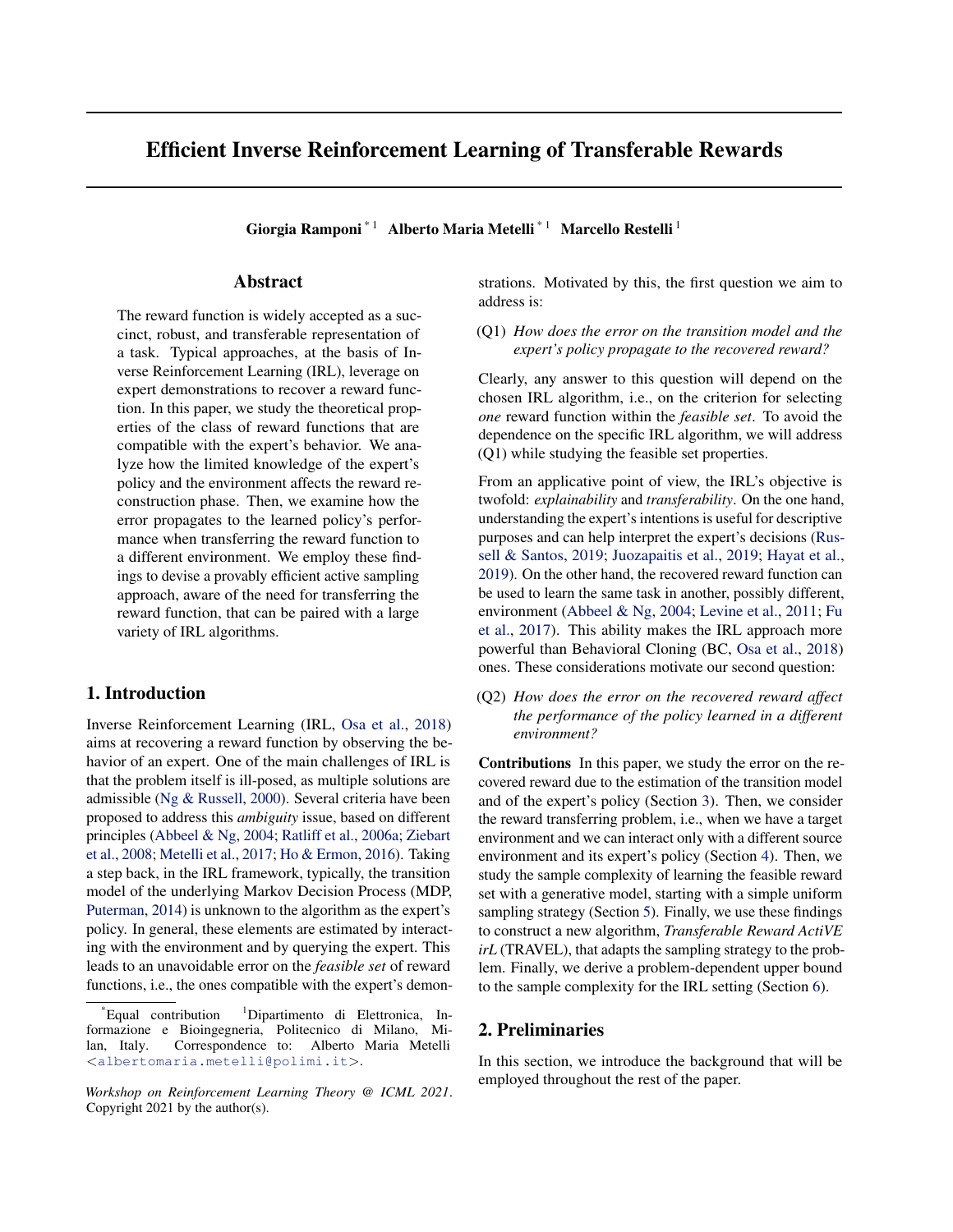<span id="page-1-0"></span>Markov Decision Processes A discounted Markov Decision Process without Reward function (MDP $\R$ ) is defined as a tuple  $\mathcal{M} = (\mathcal{S}, \mathcal{A}, p, \gamma)$ , where S is the state space, A is the action space,  $p \in \Delta_{S \times A}^{S}$  is the transition model, and  $\gamma \in [0,1)$  is the discount factor. We denote with  $\mathcal{M} \cup r$  the MDP obtained by paring  $M$  and r. The agent's behavior is modeled by a policy  $\pi \in \Delta_S^{\mathcal{A}}$ .

**Operators** For  $f \in \mathbb{R}^S$ , we introduce the operator  $(Ef)(s,a) = f(s)$ . Given  $\pi \in \Delta_{S \times A}^{S}$  and  $f \in \mathbb{R}^{S \times A}$ we denote with  $(B^{\pi}f)(s,a) = f(s,a)1\{\pi(a|s) > 0\}$  and  $(\overline{B}^{\pi}f)(s,a) = f(s,a)1\{ \pi(a|s) = 0 \}.$  Finally, we denote the expectation under the discounted occupancy measure with  $\left(I_{\mathcal{S}\times\mathcal{A}}-\gamma P\pi\right)^{-1}f=$  $\cdot$  d  $_{t\in\mathbb{N}}(\gamma P\pi)^{t}f$ . See [A](#page-7-0)ppendix A for a complete definition of the operators.

**Value Functions and Optimality** The *Q-function*  $Q_{\mathcal{M}\cup r}^{\pi}$  $\mathbb{R}^{S \times A}$  of a policy  $\pi$  in MDP  $\mathcal{M} \cup r$  is the expected discounted sum of the rewards starting from a state-action pair and playing policy  $\pi$  thereafter, and defined via the Bellman equation [\(Sutton et al.,](#page-6-0) [1998\)](#page-6-0):  $Q_{\mathcal{M}\cup r}^{\pi} = r + \gamma P \pi Q_{\mathcal{M}\cup r}^{\pi}$ . The *V-function* is the expectation of the Q-function over the action space:  $V_{\mathcal{M}\cup r}^{\pi} = \pi Q_{\mathcal{M}\cup r}^{\pi}$ . The *advantage function*  $A_{\mathcal{M}\cup r}^{\pi} = Q_{\mathcal{M}\cup r}^{\pi} - EV_{\mathcal{M}\cup r}^{\pi}$  provides the one-step performance gain achieved by playing an action in a state rather than following policy  $\pi$ . A policy  $\pi^* \in \Delta_S^{\mathcal{A}}$  is optimal if it vields non-positive advantage, i.e.,  $A_{\mathcal{M}_{\mathcal{O}_r}}^{\pi^*}(s, a) \leq 0$  for all  $(s,a) \in S \times A$ . We denote with  $\Pi_{\mathcal{M} \cup r}^* \subseteq \Delta_S^A$  the set of optimal policies for the MDP  $\mathcal{M} \cup r$ .

### 3. Recovering Feasible Rewards

The IRL problem admits multiple solutions, i.e., it suffers from an *ambiguity* issue. Thus, an IRL algorithm  $\mathscr A$ , implementing a criterion for selecting a reward function within this set, can be seen as a *choice function* mapping an IRL problem  $\mathfrak P$  to a feasible reward, i.e.,  $\mathscr A:\mathfrak P\mapsto r\in\mathcal R_\mathfrak P$ . We primarily focus on the properties of the feasible set that can be *implicitly* characterized in the following way.

Lemma 3.1 (Feasible Reward Set Implicit [\(Ng & Russell,](#page-5-0) [2000\)](#page-5-0)). Let  $\mathfrak{P} = (\mathcal{M}, \pi^E)$  be an IRL problem. Let  $r \in \mathbb{R}^{S \times A}$ , *then*  $r$  *is a feasible reward, i.e.,*  $r \in \mathcal{R}_{\mathfrak{P}}$  *if and only if for all*  $(s,a) \in S \times A$  *it holds that:* 

| (i) $Q_{\mathcal{M}\cup r}^{\pi^E}(s,a) - V_{\mathcal{M}\cup r}^{\pi^E}(s) = 0$     | if $\pi^{E}(a s) > 0$ , |
|-------------------------------------------------------------------------------------|-------------------------|
| (ii) $Q_{\mathcal{M}\cup r}^{\pi^E}(s,a) - V_{\mathcal{M}\cup r}^{\pi^E}(s) \leq 0$ | if $\pi^{E}(a s) = 0$ . |

*Furthermore, if condition (ii) holds with the strict inequality,*  $\pi^{E}$  is the unique optimal policy under r, i.e.,  $\Pi_{\mathcal{M}\cup r}^{*} = \{\pi^{E}\}.$ 

Both conditions are expressed in terms of the advantage function  $A_{\mathcal{M}\cup r}^{\pi^E}(s,a) = Q_{\mathcal{M}\cup r}^{\pi^E}(s,a) - V_{\mathcal{M}\cup r}^{\pi^E}(s)$ . Specifically, condition (i) prescribes that the advantage function of the actions that are played by the expert's policy  $\pi^E$  must be null, whereas condition (ii) ensures that the actions that are



Figure 1. Feasible reward sets of two IRL problems:  $\mathfrak{P}$  is an IRL problem and  $\hat{\mathfrak{P}}$  a version of  $\hat{\mathfrak{P}}$  estimated from samples.

not played have a non-positive advantage. In other words, Lemma 3.1 requires  $\pi^{E}$  to be an optimal policy under reward function r. From Lemma 3.1, we derive an *explicit* form of the reward functions belonging to the feasible set.

Lemma 3.2 (Feasible Reward Set Explicit). *Let*  $\mathfrak{P} =$  $(\mathcal{M}, \pi^E)$  be an IRL problem. Let  $r \in \mathbb{R}^{\mathcal{S} \times \overline{\mathcal{A}}}$ , then r is a fea*sible reward, i.e.,*  $r \in \mathcal{R}_{\mathfrak{P}}$  *if and only if there exist*  $\zeta \in \mathbb{R}^{\mathcal{S} \times \mathcal{A}}_{\geq 0}$ and  $V \in \mathbb{R}^{\mathcal{S}}$  such that:

$$
r = -\overline{B}^{\pi^E} \zeta + (E - \gamma P)V.
$$

Thus, the reward function is the sum of two terms. The first term  $-\overline{B}^{\pi^E} \zeta$  depends on the expert's policy  $\pi^E$  only but not on the MDP. It is zero for all actions the expert plays, i.e., those such that  $\pi^{E}(a|s) > 0$ , while its value is non-positive for actions that the expert does not play, i.e., for those with  $\pi^{E}(a|s) = 0$ . Requiring a strictly positive  $\zeta$  allows enforcing  $\pi^E$  as the unique optimal policy. The second term  $(E - \gamma P)V$  depends on the MDP but not on the expert's policy. It can be interpreted as a *reward-shaping* via function  $V$ , which is well-known to preserve the optimality of the expert's policy [\(Ng & Russell,](#page-5-0) [2000\)](#page-5-0).

Error Propagation in the Feasible Reward Set We now study the *error propagation* in the feasible set, addressing question (Q1) of Section [1.](#page-0-0) Specifically, we consider two IRL problems  $\mathfrak{P} = (\mathcal{M}, \pi^E)$  and  $\widehat{\mathfrak{P}} = (\widehat{\mathcal{M}}, \widehat{\pi}^E)$ .  $\widehat{\mathfrak{P}}$  can be thought of as an approximate version of  $\mathfrak{P}$ , where the transition model  $\hat{p}$  and the expert's policy  $\hat{\pi}^E$  are estimated through samples. Intuitively, an error in estimating the transition model p and the expert's policy  $\pi^{E}$  results in an error in the estimation of the feasible sets  $\mathcal{R}_{\mathfrak{B}}$ . Since the IRL problem is ambiguous, we will be satisfied whenever we recover an accurate approximation of the feasible set. Informally, we will say that the estimated feasible set  $\mathcal{R}_{\hat{\mathfrak{N}}}$  is "close" to the exact one  $\mathcal{R}_{\mathfrak{P}}$  if for *every* reward  $r \in \mathcal{R}_{\mathfrak{P}}$  there exists *one* estimated reward  $\hat{r} \in \mathcal{R}_{\hat{\mathfrak{M}}}$  that is "close" to r and vice versa (Figure 1).<sup>1</sup>

**Theorem 3.1** (Error Propagation). Let  $\mathfrak{P} = (\mathcal{M}, \pi^E)$  and  $\widehat{\mathfrak{P}} = (\widehat{\mathcal{M}}, \widehat{\pi}^E)$  be two IRL problems. Then, for any  $r \in \mathcal{R}_{\mathfrak{P}}$ such that  $r = -\overline{B}^{\pi^E} \zeta + (E - \gamma P)V$  and  $\|r\|_{\infty} \leq R_{\text{max}}$  there

<sup>&</sup>lt;sup>1</sup>This notion of "closeness" between two sets is formalized by the *Hausdorff distance* [\(Rockafellar & Wets,](#page-6-0) [2009\)](#page-6-0).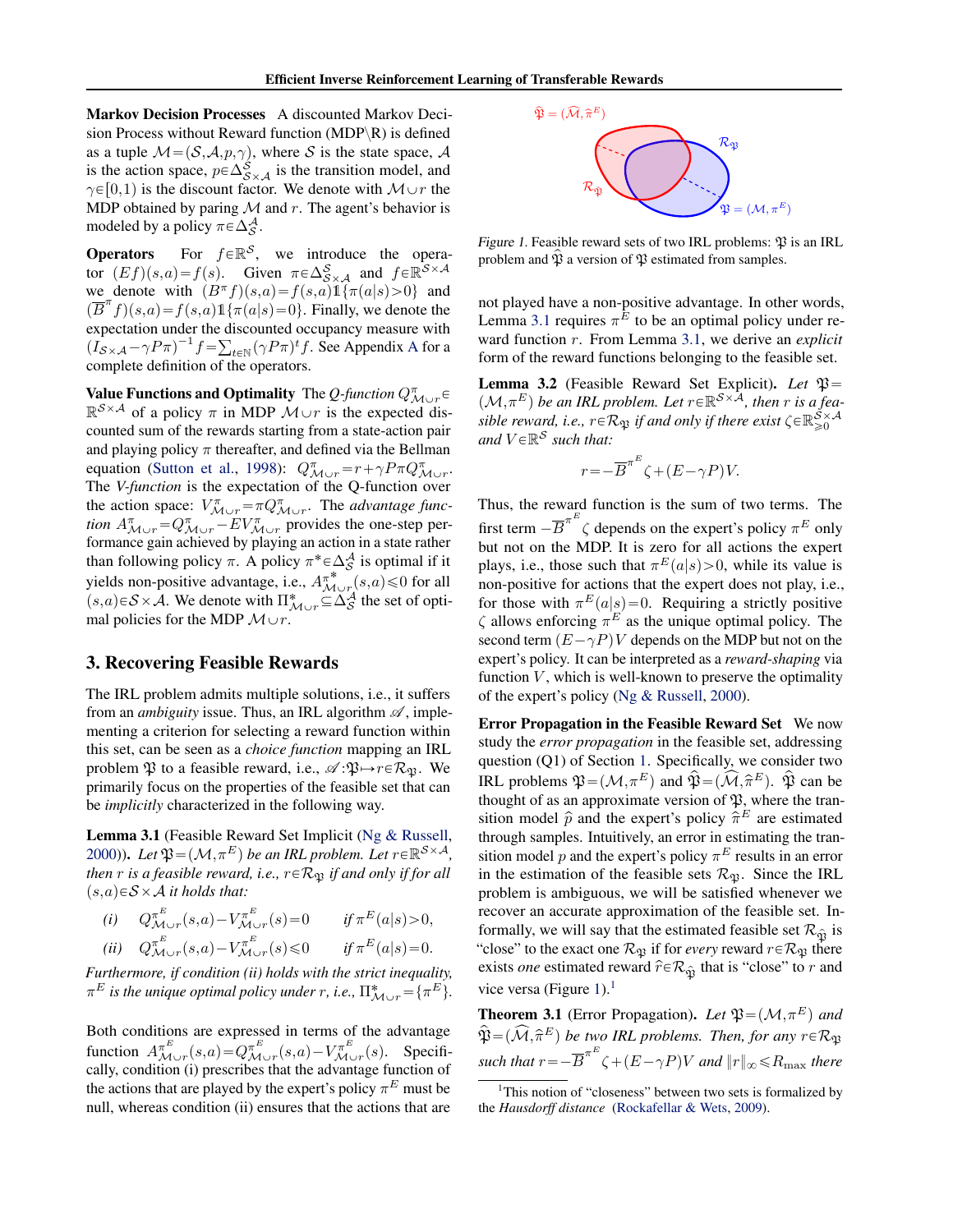<span id="page-2-0"></span>*exists*  $\hat{r} \in \mathcal{R}_{\hat{\mathfrak{P}}}$  *such that element-wise it holds that:* 

$$
|r - \hat{r}| \leq B^{\pi^E} B^{\hat{\pi}^E} \zeta + \gamma \left| \left( P - \hat{P} \right) V \right|.
$$
  
Furthermore,  $\|\zeta\|_{\infty} \leq \frac{R_{\max}}{1 - \gamma}$  and  $\|V\|_{\infty} \leq \frac{R_{\max}}{1 - \gamma}$ .

The result states the *existence* of a reward  $\hat{r}$  in the estimated feasible set  $\mathcal{R}_{\hat{\mathfrak{M}}}$  fulfilling the bound that consists of two components. The first one  $\overline{B}^{\pi^E} B^{\hat{\pi}^E} \zeta$  depends on the policy approximation only. Specifically, this term is non-zero in the state-action pairs such that  $\pi^{E}(a|s) = 0$  and  $\hat{\pi}^{E}(a|s) > 0$ only, i.e., for the actions that are not played by the expert but are wrongly believed to be played. Thus, to zero out this term it suffices to identify for each state *one* action played by the expert. The second term  $|(P - \hat{P})V|$ , instead, concerns the estimation error of the transition model. Clearly, by reversing r with  $\hat{r}$ , we obtain a symmetric statement.

### 4. Transferring Rewards

One of the advantages of IRL over BC is the possibility of reusing the learned reward function in a different environment. Specifically, there is an expert agent playing an optimal policy  $\pi^E$  in a *source* MDP  $\setminus$  R  $\mathcal{M}$ . We want to recover a reward function explaining the expert's policy  $\pi^E$ in M, knowing that we will employ it in a different *target* MDP $\R M'$  for policy learning.

#### 4.1. Transferable Reward Assumption

It might happen that different rewards are inducing the same expert's policy  $\pi^E$  in the source MDP\R M, while generating different optimal policies in the target MDP\R  $\mathcal{M}'$ . More formally, let  $r^E$  be the true (and unknown) reward optimized by the expert's policy  $\pi^{E}$  and let  $(\pi')^{E}$  the policy that the expert would play in  $\mathcal{M}'$  optimizing the same  $r^E$ . Suppose we are able to solve the source IRL problem  $\mathfrak{P} = (\mathcal{M}, \pi^E)$  finding  $r \in \mathcal{R}_{\mathfrak{P}}$ , possibly different from  $r^E$ . There is no guarantee that r will make the policy  $(\pi')^E$  optimal in the target MDP \R  $\mathcal{M}'$ . In other words, r might not be a solution to the target IRL problem  $\mathfrak{P}' = (\mathcal{M}', (\pi')^E)$ . In order to solve this additional ambiguity issue, we enforce the following assumption.

Assumption 4.1. Let  $\mathfrak{P} = (\mathcal{M}, \pi^E)$  and  $\mathfrak{P}' = (\mathcal{M}', (\pi')^E)$ *be the source and target IRL problems. The corresponding feasible sets satisfy*  $\mathcal{R}_{\mathfrak{B}'} \supseteq \supseteq \mathcal{R}_{\mathfrak{B}}$ .

With this assumption, we guarantee that every reward that is feasible for the source MDP  $\mathbb{R}$  M is also feasible for the target MDP $\backslash$ R M'. We think that this assumption is unavoidable in our setting since we have no information regarding the *optimality* of the observed expert policy  $\pi^E$  in the target MDP  $\backslash$ R M'. The intuition behind Assumption 4.1 is that, by simply observing the expert playing an action

in a state, we can only conclude that the action is optimal, but we are unable to judge "how much" suboptimal are the actions that the agent does not play.

#### 4.2. Error Propagation on the Value Function

In this section, we focus on question  $(Q2)$  presented in Section [1.](#page-0-0) We discuss, under Assumption 4.1, how an error on the reward function propagates into an error in estimating the optimal value function, when transferring the recovered reward to a possibly different MDP  $\mathcal{R}$   $\mathcal{M}' = (\mathcal{S}, \mathcal{A}, p', \gamma')$ . We present Lemma 4.1, which provides upper and lower bounds to the difference between the optimal Q-function under the true reward function  $Q^*_{\mathcal{M}' \cup r}$  and the optimal Qfunction under the estimated reward function  $Q^*_{\mathcal{M}' \cup \hat{r}}$ .

**Lemma 4.1** (Simulation Lemma 1). Let  $\mathcal{M}' = (\mathcal{S}, \mathcal{A}, p', \gamma')$ *be an MDP* $\backslash$ *R, let*  $r, \hat{r} \in \mathbb{R}^{S \times A}$  *be two reward functions. Then, for every*  $\pi^* \in \Pi^*_{\mathcal{M}' \cup r}$  and  $\hat{\pi}^* \in \Pi^*_{\mathcal{M}' \cup \hat{r}}$  optimal poli*cies for the MDPs*  $M' \cup r$  *and*  $M' \cup \hat{r}$  *respectively, the following inequalities hold element-wise:* `

$$
Q^*_{\mathcal{M}' \cup r} - Q^*_{\mathcal{M}' \cup \hat{r}} \leq (I_{\mathcal{S} \times \mathcal{A}} - \gamma' P' \pi^*)^{-1} (r - \hat{r}),
$$
  

$$
Q^*_{\mathcal{M}' \cup r} - Q^*_{\mathcal{M}' \cup \hat{r}} \geq (I_{\mathcal{S} \times \mathcal{A}} - \gamma' P' \hat{\pi}^*)^{-1} (r - \hat{r}).
$$

In particular, it holds that:

$$
\left\|Q_{\mathcal{M}'\cup r}^{*}-Q_{\mathcal{M}'\cup \hat{r}}^{*}\right\|_{\infty} \leq \max_{\pi\in\{\pi^{*},\hat{\pi}^{*}\}}\left\|\left(I_{\mathcal{S}\times\mathcal{A}}-\gamma'P'\pi\right)^{-1}(r-\hat{r})\right\|_{\infty}.
$$

The result suggests that we need to be accurate in estimating the reward function of the state-action pairs that are highly visited by the discounted occupancy measures of the optimal policy  $\pi^* \in \Pi^*_{\mathcal{M}' \cup r}$  and of the policy  $\hat{\pi}^* \in \Pi^*_{\mathcal{M}' \cup \hat{r}}$  induced by the estimated reward function  $\hat{r}$ .

# 5. Learning Transferable Rewards with a Generative Model

We study the problem of learning a transferable reward function with a generative model. Specifically, we consider the following setting: (i)  $M$  and  $M'$  have the same state and action spaces; (ii) we have access to the generative model of M; (iii) we can query the expert's policy  $\pi^E$  in any state of  $\mathcal{M}$ ; (iv) the expert's policy  $\pi^E$  is deterministic; (v) we know the transition model  $p'$  and the discount factor  $\gamma'$  of M'. At each iteration  $k \in [K]$ , we collect at most  $n_{\text{max}} \in \mathbb{N}$  samples. When the generative model is queried about a state-action pair  $(s,a) \in S \times A$ , it responds with a transition triple  $(s,a,s')$ , where  $s' \sim p(\cdot|s,a)$ , and with an expert decision  $\pi^E(s)$ . The sampling strategy  $\mathscr S$  decides, at each iteration k, how to allocate the  $n_{\text{max}}$  samples over the state-action space  $S \times A$ , with the goal of estimating the feasible set accurately. To this purpose, we introduce the following PAC requirement.

**Definition 5.1.** Let  $\mathcal{S}$  be a sampling strategy. Let  $\mathcal{R}_{\mathfrak{B}}$ *be the exact feasible set and*  $\mathcal{R}_{\hat{\mathfrak{R}}}$  *be the feasible set recov-*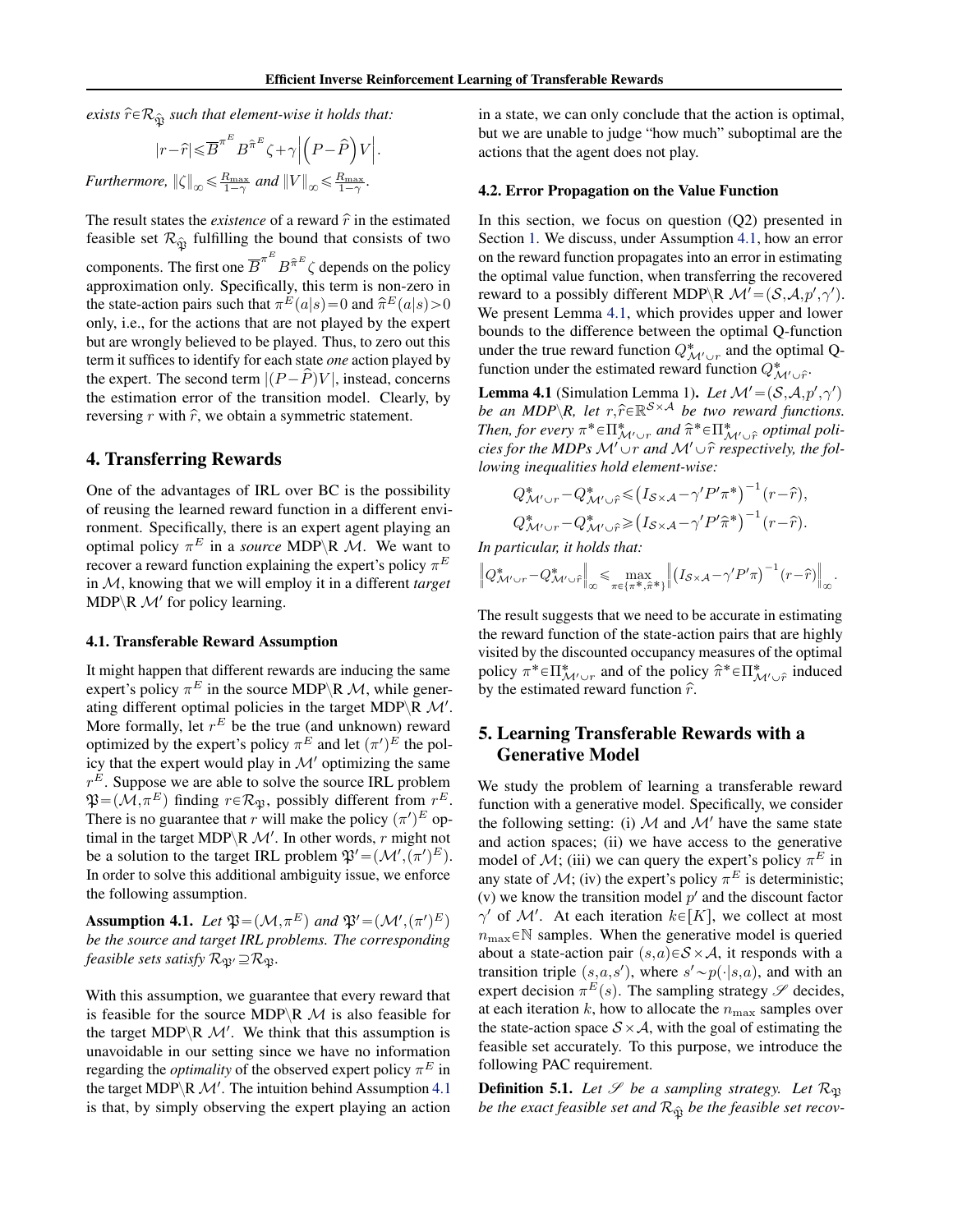<span id="page-3-0"></span>

| <b>Algorithm 2 TRAVEL</b>                                                                                                                                                                                                                                     |  |
|---------------------------------------------------------------------------------------------------------------------------------------------------------------------------------------------------------------------------------------------------------------|--|
| <b>Input:</b> significance $\delta \in (0,1)$ , $\epsilon$ target accuracy, $n_{\text{max}}$ maximum<br>number of samples per iteration, IRL algorithm $\mathscr A$<br>$k\leftarrow 0, \epsilon_0 = \frac{1}{1-\gamma'}$                                      |  |
| while $\epsilon_k > \epsilon$ do<br>Solve optimization problem in Eq (2) for $n_{k+1}$ and $\epsilon_{k+1}$<br>Collect $n_{k+1}(s,a)$ samples from $(s,a) \in S \times A$<br>Update $\hat{p}_{k+1}$ and $\hat{\pi}_{k+1}^E$ , $k \leftarrow k+1$<br>end while |  |
|                                                                                                                                                                                                                                                               |  |

*ered after observing*  $n \geq 0$  *samples collected in the source MDP*\*R M.* Let  $(\overline{r}, \overline{r}) \in \mathcal{R}_{\mathfrak{P}} \times \mathcal{R}_{\hat{\mathfrak{R}}}$  be a pair of target re*wards, we say that*  $\mathscr{S}$  *is*  $(\epsilon, \delta, n)$ -correct for MDP  $\backslash$ *R*  $\mathcal{M}'$ *and for the target rewards*  $(\overline{r},\overline{r})$  *if with probability at least*  $1-\delta$  *it holds that:* 

$$
\inf_{\hat{r}\in\mathcal{R}_{\widehat{\mathfrak{P}}}}\left\|Q^*_{\mathcal{M}'\cup\bar{r}}-Q^*_{\mathcal{M}'\cup\hat{r}}\right\|_{\infty}\leq\epsilon
$$
\n
$$
\inf_{r\in\mathcal{R}_{\mathfrak{P}}}\left\|Q^*_{\mathcal{M}'\cup\check{r}}-Q^*_{\mathcal{M}'\cup r}\right\|_{\infty}\leq\epsilon.
$$
\n(1)

#### 5.1. Transition Model and Policy Estimation

For each iteration  $k \in [K]$ , we denote by  $n_k(s,a,s')$  the number of times the triple  $(s,a,s') \in S \times A \times S$  is visnumber of times the triple  $(s, a, s') \in S \times A \times S$  is vis-<br>ited in episode k and  $n_k(s,a) = \sum_{s' \in S} n_k(s,a,s')$ . For the transition model estimation, we define the cumulathe transition model estimation, we define the cumulative counts  $N_k(s,a,s') = \sum_{j \in [k]} n_j(s,a,s')$  and  $N_k(s,a) =$  $_{j\in[k]}$   $n_j(s,a)$ , which lead to the estimate:  $\hat{p}_k(s'|s,a)$  =  $N_k(s,a,s')/N_k^+(s,a)$ , where  $x^+ = \max\{1,x\}$ . Concerning the estimated expert's policy  $\hat{\pi}_k^E$ , since the expert is deterministic, the first time we sample a state  $s \in S$  we recover the true policy  $\pi^{E}(s)$ . Whenever a state is visited, the expert reveals an action. Thanks to the error propagation (Theorem [3.1\)](#page-1-0) and the simulation lemma (Lemma [4.1\)](#page-2-0), at iteration  $k+1$ , given a target reward  $\overline{r} \in \mathcal{R}_{\mathfrak{P}}$ , there exists an estimated reward  $\hat{r}_{k+1} \in \mathcal{R}_{\hat{\mathfrak{P}}_{k+1}}$  such that  $|\overline{r} - \hat{r}_{k+1}|(s,a) \leq \mathcal{C}_{k+1}(s,a)$ where,  $\mathcal{C}_{k+1}(s,a)$  is a suitably defined confidence interval accounting for the uncertainty in the transition model and expert's policy estimation (see Lemma [B.4\)](#page-9-0). Moreover, given a target reward  $\widecheck{r}_{k+1} \in \mathcal{R}_{\widehat{\mathfrak{P}}_{k+1}}$ , we can guarantee that under the same good event  $\mathcal{E}$ , there exists an exact reward function  $r \in \mathcal{R}_{\mathfrak{P}}$  such that  $|r-\widetilde{r}_{k+1}|(s,a) \leq \mathcal{C}_{k+1}(s,a)$  as well.

#### 5.2. Uniform Sampling Strategy

The first algorithm we present employs a *uniform sampling* strategy to allocate samples over  $S \times A$ , until the desired accuracy  $\epsilon > 0$  is reached (Algorithm 1). The stopping condition makes use of the obtained confidence intervals:

$$
\epsilon_{k+1} := \frac{1}{1 - \gamma'} \max_{(s,a) \in \mathcal{S} \times \mathcal{A}} \mathcal{C}_{k+1}(s,a) \le \epsilon.
$$

Thanks to Lemma [4.1,](#page-2-0) we are guaranteed that, under  $\mathcal{E}$ , when the stopping condition is activated, the recovered fea-

|  |  | sible set fulfills Definition 5.1, as shown below. |
|--|--|----------------------------------------------------|
|--|--|----------------------------------------------------|

Theorem 5.1 (Sample Complexity of Uniform Sampling **IRL).** *If Algorithm 1 stops at iteration K with accuracy*  $\epsilon_K$ , *then with probability at least*  $1-\delta$  *it fulfills Definition* [5.1,](#page-2-0) *for arbitrary target reward functions*  $\bar{r}$  *and*  $\tilde{r}$ *, with a number of samples upper bounded by:* ˆ

$$
n \leq \widetilde{\mathcal{O}}\left(\frac{\gamma^2 R_{\text{max}}^2 SA}{(1 - \gamma')^2 (1 - \gamma)^2 \epsilon_K^2}\right).
$$

### 6. Active Learning of Transferable Rewards

In this section, we present a novel algorithm, named *Transferable Reward ActiVE irL* (TRAVEL), that adapts the sampling strategy to the structure of the problem. In order to choose which state-action pairs to sample from, we make use of Lemma [4.1.](#page-2-0) Suppose we are at iteration  $k \in |K|$  and we have to decide how to allocate the  $n_{\rm max}$  samples of the next iteration  $k+1$ . We have already observed that, under the good event  $\mathcal E$ , there exists  $\hat r_{k+1} \in \mathcal R_{\hat\mathfrak{P}_{k+1}}$  and  $r \in \mathcal R_{\mathfrak{P}_k}$ such that  $|\overline{r}-\widehat{r}_{k+1}|(s,a)\leq \mathcal{C}_{k+1}(s,a)$  and  $|\breve{r}_{k+1}-r|(s,a)\leq \frac{1}{2}$  $\mathcal{C}_{k+1}(s,a)$ . Then, by Lemma [4.1](#page-2-0) we have that:

$$
\left\|Q^*_{\mathcal{M}'\cup\overline{r}}-Q^*_{\mathcal{M}'\cup\widehat{r}_{k+1}}\right\|_{\infty}\leq\max_{\pi\in\{\overline{\pi}^*,\widehat{\pi}^*_{k+1}\}}\left\|\left(I_{\mathcal{S}\times\mathcal{A}}-\gamma'P'\pi\right)^{-1}\mathcal{C}_{k+1}\right\|_{\infty},
$$
  

$$
\left\|Q^*_{\mathcal{M}'\cup\breve{r}_{k+1}}-Q^*_{\mathcal{M}'\cup r}\right\|_{\infty}\leq\max_{\pi\in\{\widetilde{\pi}^*_{k+1},\pi^*\}}\left\|\left(I_{\mathcal{S}\times\mathcal{A}}-\gamma'P'\pi\right)^{-1}\mathcal{C}_{k+1}\right\|_{\infty},
$$

where the policies are *arbitrarily* selected in the correspond- $\inf_{\mathcal{M} \cup \tilde{r}} \operatorname{set} \mathbb{H}_{\mathcal{M}' \cup \tilde{r}}^*$ ,  $\hat{\pi}_{k+1}^* \in \Pi_{\mathcal{M}' \cup \hat{r}_{k+1}}^*$ ,  $\check{\pi}_{k+1}^* \in \Pi_{\mathcal{M}' \cup \check{r}_{k+1}}^*$ , and  $\pi^* \in \Pi^*_{\mathcal{M}' \cup r}$ . In principle, we could optimize the righthand side of the previous inequalities over  $n_{k+1}$  to obtain the sample allocation. However, we have no knowledge about all the involved policies. Thus, we resort to a surrogate bound that leads to an allocation better than the uniform one. To this purpose, given an IRL algorithm  $\mathscr A$ , we follow the spirit of [\(Zanette et al.,](#page-6-0) [2019\)](#page-6-0) extending the maximization over a set of policies  $\prod_{k=1}^{\infty}$  that, with high probability, contains the needed ones:

$$
\Pi_k^{\mathscr A}=\left\{\pi\!\in\!\Delta_{{\mathcal S}}^{\mathcal A}\!:\sup_{\mu_0\in\Delta^{\mathcal S}}\mu_0{}^{\mathsf T}\left(V_{{\mathcal M}'\cup{\mathscr A}}^*({\mathcal R}_{\widehat{\mathfrak{P}}_k})-V_{{\mathcal M}'\cup{\mathscr A}}^{\pi}({\mathcal R}_{\widehat{\mathfrak{P}}_k})\right)\!\leq\! 4\epsilon_k\right\}\!,
$$

where the value of  $\epsilon_k$  will be defined later. Here is the first point in which we actually make use of an IRL algorithm  $\mathscr A$ , whose goal is to choose a reward in the feasible reward set. The rationale in the definition of  $\prod_{k=1}^{\infty}$  is to constrain the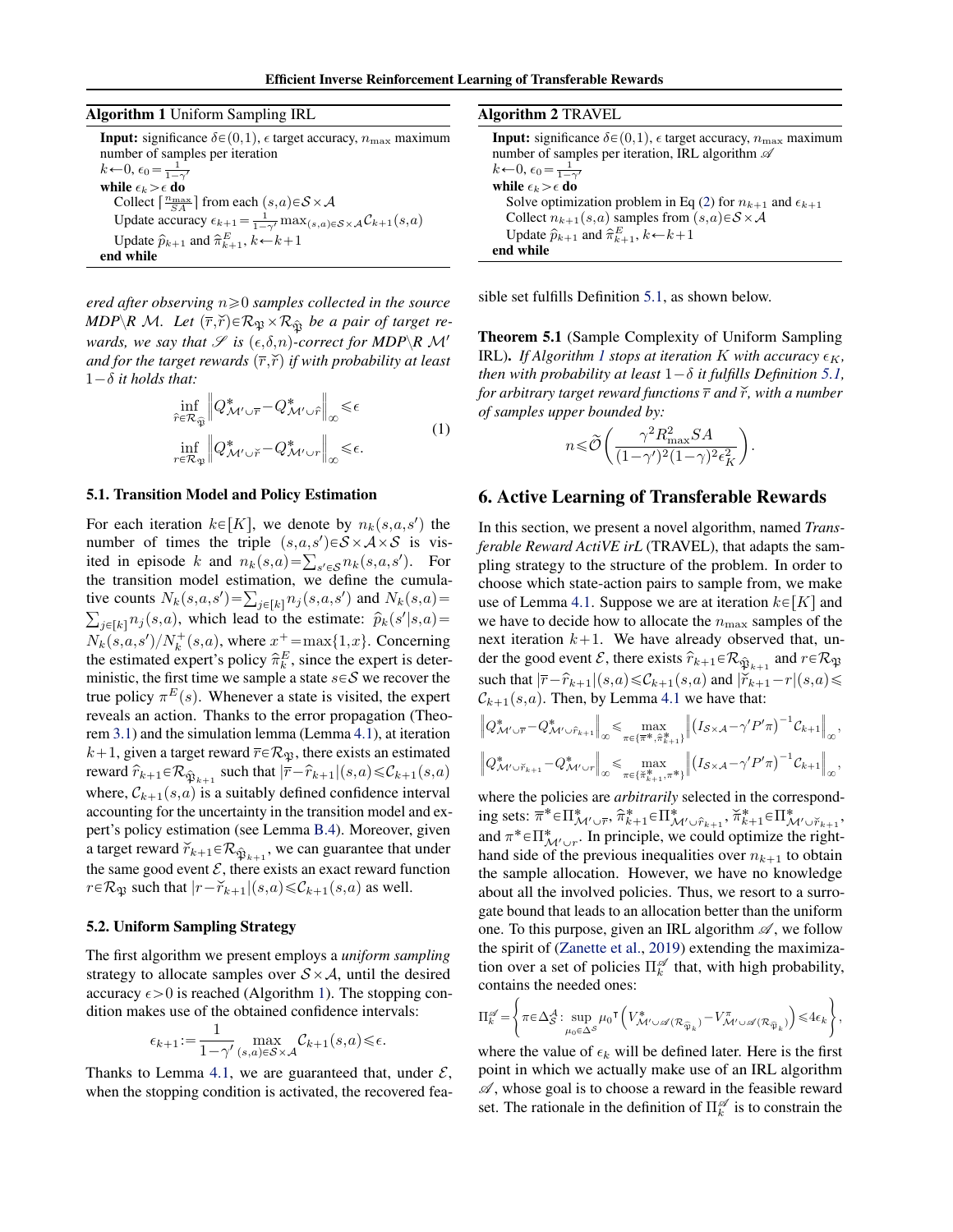<span id="page-4-0"></span>search for the policy to those yielding a value function at iteration  $k$  close to the estimated optimal one. We can now formulate the optimization problem:

$$
\epsilon_{k+1} := \min_{n_{k+1} \in \mathbb{N}^S \times A} \max_{\substack{\mu_0 \in \Delta^S \times A \\ \pi \in \Delta_{\mathcal{S}}^A}} \mu_0^{\text{T}} \left( I_{S \times A} - \gamma' P' \pi \right)^{-1} C_{k+1}
$$
\n
$$
\text{s.t. } \mu_0^{\text{T}} E \left( V_{\mathcal{M}' \cup \mathcal{A}(\mathcal{R}_{\widehat{\mathfrak{P}}_k})}^* - V_{\mathcal{M}' \cup \mathcal{A}(\mathcal{R}_{\widehat{\mathfrak{P}}_k})}^* \right) \leq 4\epsilon_k
$$
\n
$$
\sum_{(s,a) \in S \times \mathcal{A}} n_{k+1}(s,a) \leq n_{\text{max}}.
$$
\n
$$
(s,a) \in S \times \mathcal{A}
$$
\n
$$
(s,a) \in S \times \mathcal{A}
$$
\n
$$
(s,a) \in S \times \mathcal{A}
$$
\n
$$
(s,a) \in S \times \mathcal{A}
$$
\n
$$
(s,a) \in S \times \mathcal{A}
$$
\n
$$
(s,a) \in S \times \mathcal{A}
$$
\n
$$
(s,a) \in S \times \mathcal{A}
$$
\n
$$
(s,a) \in S \times \mathcal{A}
$$
\n
$$
(s,a) \in S \times \mathcal{A}
$$
\n
$$
(s,a) \in S \times \mathcal{A}
$$
\n
$$
(s,a) \in S \times \mathcal{A}
$$
\n
$$
(s,a) \in S \times \mathcal{A}
$$
\n
$$
(s,a) \in S \times \mathcal{A}
$$
\n
$$
(s,a) \in S \times \mathcal{A}
$$
\n
$$
(s,a) \in S \times \mathcal{A}
$$
\n
$$
(s,a) \in S \times \mathcal{A}
$$
\n
$$
(s,a) \in S \times \mathcal{A}
$$
\n
$$
(s,a) \in S \times \mathcal{A}
$$
\n
$$
(s,a) \in S \times \mathcal{A}
$$
\n
$$
(s,a) \in S \times \mathcal{A}
$$
\n
$$
(s,a) \in S \times \mathcal{A}
$$
\n
$$
(
$$

The program is a minimax in which we look for the sample allocation  $n_{k+1}$  that minimizes the bound on the value function difference of Lemma [4.1,](#page-2-0) under the worst possible policy  $\pi$  in the set  $\Pi_k^{\mathscr{A}}$  and initial state-action distribution  $\mu_0$ . Therefore  $\epsilon_k$ , used to define  $\prod_k^{\mathscr{A}}$ , is the objective function value of the previous iteration  $k$ . It can be proved that under the good event  $\mathcal{E}, \Pi_k^{\mathscr{A}}$  contains a specimen of all the required optimal policies, i.e.,  $\pi^*$ ,  $\hat{\pi}_{k+1}^*$ ,  $\check{\pi}_{k+1}^*$ , and  $\pi^*$ (Corollary [B.2\)](#page-13-0). The constant  $n_{\text{max}}$  is the maximum number of samples allowed per iteration and it is a user-defined parameter. By choosing the  $n_{\text{max}}$  value, the user has to make a trade-off between time and sample efficiency. If the value of  $n_{\text{max}}$  is too high, the algorithm achieves the desired  $\epsilon$ -correctness very quickly but with a possible sample inefficient behavior (close to uniform); if the value of  $n_{\text{max}}$ is too low, many iterations are needed to achieve the desired accuracy  $\epsilon$ , but choosing more carefully where to sample. The pseudocode of TRAVEL is reported in Algorithm [2.](#page-3-0)

It is worth noting that we have not specified which IRL algorithm should be employed to recover a reward function. Indeed, any IRL algorithm  $\mathscr A$  can be used for this purpose, provided that it selects a reward function within the feasible set  $\mathcal{R}_{\hat{\mathfrak{N}}}$ . We stress that the main goal of this paper is not to provide a new IRL algorithm for choosing a good reward from the feasible reward set, but to explain how to recover a good approximation of this feasible set.

Sample Complexity In this section, we prove that TRAVEL fulfills the PAC-condition of Definition [5.1.](#page-2-0) In order to provide this result, we use as suboptimality gaps the negative advantage:  $-A^*_{\mathcal{M}' \cup \tilde{r}}(s,a)$  $V^*_{\mathcal{M}'\cup \tilde{r}}(s) - Q^*_{\mathcal{M}'\cup \tilde{r}}(s,a)$  for all  $(s,a) \in \mathcal{S} \times \tilde{\mathcal{A}}$ , where  $\tilde{r} \in$  $\arg\inf_{r \in \mathcal{R}_{\mathfrak{P}}}\Vert r-\mathscr{A}(\mathcal{R}_{\hat{\mathfrak{P}}_K})\Vert_{\infty}$  is the reward function in the exact feasible set  $\mathcal{R}_{\mathfrak{P}}$  closest to the one returned by the IRL algorithm  $\mathscr A$  applied to the estimated feasible set  $\mathcal R_{\widehat{\mathfrak P}_K}.$ 

Theorem 6.1 (Sample Complexity of TRAVEL). *If Algorithm* [2](#page-3-0) *stops at iteration* K *with accuracy*  $\epsilon_K$  *and accuracy*  $\epsilon_{K-1}$  *at the previous iteration, then with probability at least*  $1-\delta$  *it fulfills Definition* [5.1,](#page-2-0) *for arbitrary target reward* functions  $\bar{r}$  and  $\check{r}$ , with a number of samples upper bounded by  $n = \sum_{(s,a)\in S\times A} N_K(s,a)$  where:

$$
N_K(s,a)\!\leq\!\widetilde{\mathcal{O}}\!\left(\min\!\left\{\frac{\gamma^2 R_{\max}^2}{(1\!-\!\gamma')^2(1\!-\!\gamma)^2\epsilon_K^2},\frac{\gamma^2 R_{\max}^2\epsilon_{K-1}^2}{(1\!-\!\gamma)^2(-A(s,a))^2\epsilon_K^2}\right\}\right)\!.
$$

The significance of this result depends on two main components: the ratio between the two objectives  $\epsilon_{K-1}$  and  $\epsilon_K$ and the suboptimality gaps. The latter depends, although indirectly, on the employed IRL algorithm  $\mathscr A$ . The more suboptimal the action is, the less the action will be sampled. Instead, the  $\epsilon_{K-1}/\epsilon_K$  component depends on the choice of the  $n_{\text{max}}$  value: if this value is small, then the ratio will also be small. As discussed in the previous section, if the  $n_{\text{max}}$  value is too high, the algorithm tends to sample every action-state pair uniformly.

In the appendix we provide the experimental evaluation. We show the need for employing IRL over BC when our goal is to transfer knowledge to a target environment. Then, we highlight the benefits of the sampling strategy of TRAVEL over Uniform Sampling. Finally, we show how TRAVEL can be combined with different IRL algorithms.

### 7. Conclusions

In this paper, we have studied how to efficiently learn a transferable reward from a theoretical perspective. Using the concept of feasible reward set, introduced by  $Ng \& Rus$ [sell](#page-5-0) [\(2000\)](#page-5-0), we have derived novel bounds on the error of the reward function, given an error on the transition model and the expert's policy. We have then obtained similar results on the performance in a target environment using the rewards recovered from a source environment, introducing new simulation lemmas. Based on these findings, we have proposed two algorithms, Uniform Sampling IRL and TRAVEL, which, given a generator model for the source MDP, decide the sampling strategy for querying the generator. These algorithms use an IRL algorithm, decided by the user, as *choice function*. We have derived from the Uniform Sampling IRL a sample complexity bound which, to the best of our knowledge, is the first sample complexity result for the IRL setting. TRAVEL, instead, adapts the sampling strategy to the specific environment at hand. Leveraging this characteristic of the algorithm, we have obtained a problemdependent bound on its sample complexity. Despite the limitations of the considered setting, we believe that this paper makes a first step towards a better understanding of the theoretical aspects of IRL. Many appealing future research directions arise. One central theoretical question is:

(Q3) *Is Inverse Reinforcement Learning intrinsically more* difficult than Reinforcement Learning? Is the sample  $\textit{complexity} \, \widetilde{\mathcal{O}}\Big(\frac{S A}{(1-\gamma')^2(1-\gamma)^2\epsilon^2}\Big) \textit{ tight?}$ 

We are currently unable to answer. From an algorithmic perspective, our setting limits to tabular MDPs and assumes access to a generative model. Future investigations should include the extension to episode-based interaction and the introduction of function approximation techniques to cope with continuous problems.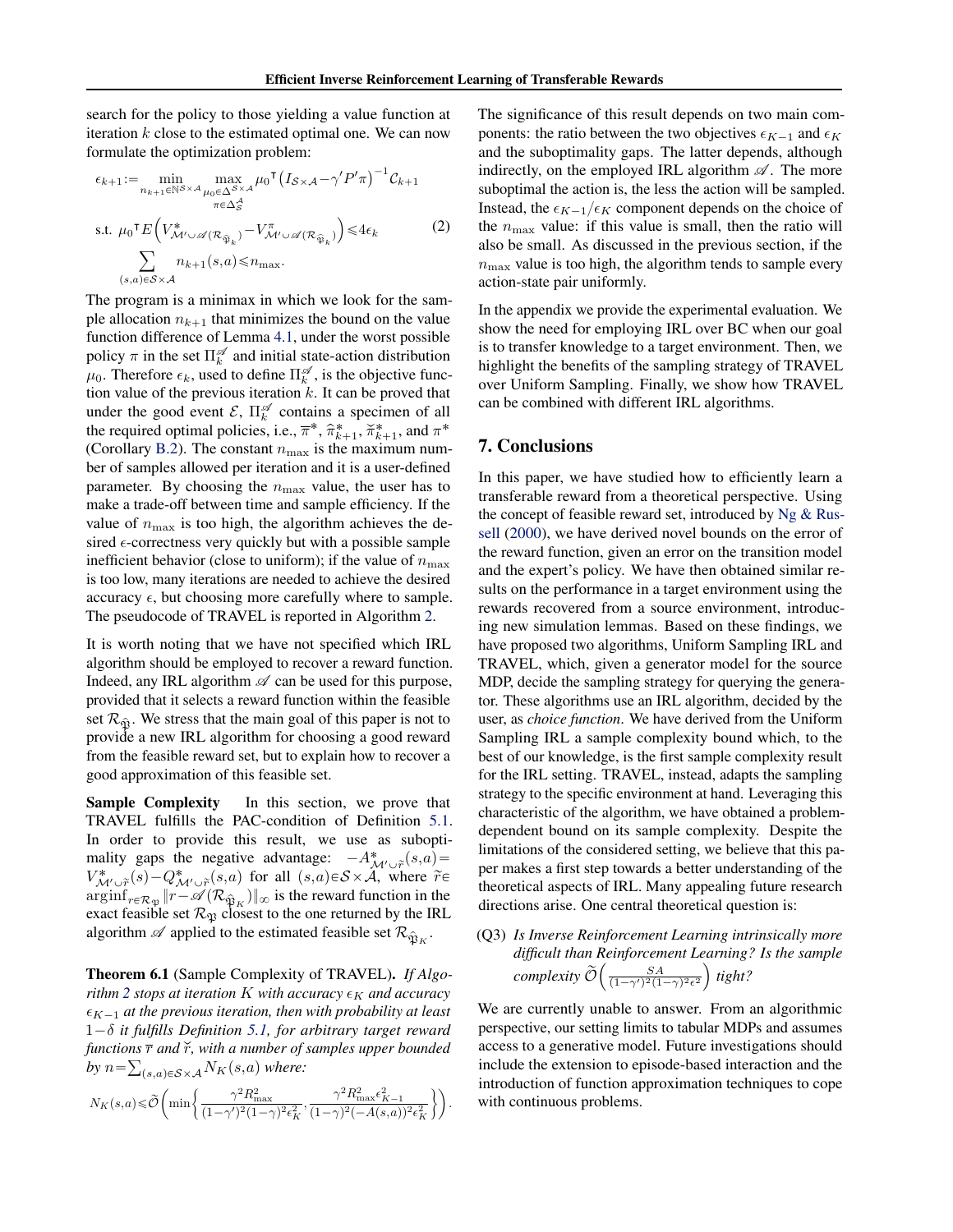# <span id="page-5-0"></span>References

- Abbeel, P. and Ng, A. Y. Apprenticeship learning via inverse reinforcement learning. In Brodley, C. E. (ed.), *Machine Learning, Proceedings of the Twenty-first International Conference (ICML 2004), Banff, Alberta, Canada, July 4-8, 2004*, volume 69 of *ACM International Conference Proceeding Series*. ACM, 2004. doi: 10.1145/1015330. 1015430.
- Boularias, A., Kober, J., and Peters, J. Relative entropy inverse reinforcement learning. In Gordon, G., Dunson, D., and Dud´ık, M. (eds.), *Proceedings of the Fourteenth International Conference on Artificial Intelligence and Statistics*, volume 15 of *Proceedings of Machine Learning Research*, pp. 182–189, Fort Lauderdale, FL, USA, 11–13 Apr 2011. JMLR Workshop and Conference Proceedings.
- Chatzigeorgiou, I. Bounds on the lambert function and their application to the outage analysis of user cooperation. *IEEE Communications Letters*, 17(8):1505–1508, 2013.
- Fu, J., Luo, K., and Levine, S. Learning robust rewards with adversarial inverse reinforcement learning. *CoRR*, abs/1710.11248, 2017.
- Hayat, A., Singh, U., and Namboodiri, V. P. Inforl: Interpretable reinforcement learning using information maximization. *CoRR*, abs/1905.10404, 2019.
- Ho, J. and Ermon, S. Generative adversarial imitation learning. In Lee, D. D., Sugiyama, M., von Luxburg, U., Guyon, I., and Garnett, R. (eds.), *Advances in Neural Information Processing Systems 29: Annual Conference on Neural Information Processing Systems 2016, December 5-10, 2016, Barcelona, Spain*, pp. 4565–4573, 2016.
- Judah, K., Fern, A., and Dietterich, T. G. Active imitation learning via reduction to I.I.D. active learning. In de Freitas, N. and Murphy, K. P. (eds.), *Proceedings of the Twenty-Eighth Conference on Uncertainty in Artificial Intelligence, Catalina Island, CA, USA, August 14-18, 2012*, pp. 428–437. AUAI Press, 2012.
- Juozapaitis, Z., Koul, A., Fern, A., Erwig, M., and Doshi-Velez, F. Explainable reinforcement learning via reward decomposition. In *IJCAI/ECAI Workshop on Explainable Artificial Intelligence*, 2019.
- Kakade, S. M. and Langford, J. Approximately optimal approximate reinforcement learning. In Sammut, C. and Hoffmann, A. G. (eds.), *Machine Learning, Proceedings of the Nineteenth International Conference (ICML 2002), University of New South Wales, Sydney, Australia, July 8-12, 2002*, pp. 267–274. Morgan Kaufmann, 2002.
- Lattimore, T. and Szepesvári, C. *Bandit algorithms*. Cambridge University Press, 2020.
- Levine, S., Popovic, Z., and Koltun, V. Nonlinear inverse reinforcement learning with gaussian processes. In Shawe-Taylor, J., Zemel, R. S., Bartlett, P. L., Pereira, F. C. N., and Weinberger, K. Q. (eds.), *Advances in Neural Information Processing Systems 24: 25th Annual Conference on Neural Information Processing Systems 2011. Proceedings of a meeting held 12-14 December 2011, Granada, Spain*, pp. 19–27, 2011.
- Lopes, M., Melo, F., and Montesano, L. Active learning for reward estimation in inverse reinforcement learning. In *Joint European Conference on Machine Learning and Knowledge Discovery in Databases*, pp. 31–46. Springer, 2009.
- Metelli, A. M., Pirotta, M., and Restelli, M. Compatible reward inverse reinforcement learning. In Guyon, I., von Luxburg, U., Bengio, S., Wallach, H. M., Fergus, R., Vishwanathan, S. V. N., and Garnett, R. (eds.), *Advances in Neural Information Processing Systems 30: Annual Conference on Neural Information Processing Systems 2017, December 4-9, 2017, Long Beach, CA, USA*, pp. 2050–2059, 2017.
- Metelli, A. M., Pirotta, M., and Restelli, M. On the use of the policy gradient and hessian in inverse reinforcement learning. *Intelligenza Artificiale*, 14(1):117–150, 2020. doi: 10.3233/IA-180011.
- Ng, A. Y. and Russell, S. J. Algorithms for inverse reinforcement learning. In Langley, P. (ed.), *Proceedings of the Seventeenth International Conference on Machine Learning (ICML 2000), Stanford University, Stanford, CA, USA, June 29 - July 2, 2000*, pp. 663–670. Morgan Kaufmann, 2000.
- Osa, T., Pajarinen, J., Neumann, G., Bagnell, J. A., Abbeel, P., and Peters, J. An algorithmic perspective on imitation learning. *Found. Trends Robotics*, 7(1-2):1–179, 2018. doi: 10.1561/2300000053.
- Pirotta, M. and Restelli, M. Inverse reinforcement learning through policy gradient minimization. In Schuurmans, D. and Wellman, M. P. (eds.), *Proceedings of the Thirtieth AAAI Conference on Artificial Intelligence, February 12- 17, 2016, Phoenix, Arizona, USA*, pp. 1993–1999. AAAI Press, 2016.
- Puterman, M. L. *Markov decision processes: discrete stochastic dynamic programming*. John Wiley & Sons, 2014.
- Ramachandran, D. and Amir, E. Bayesian inverse reinforcement learning. In Veloso, M. M. (ed.), *IJCAI 2007, Proceedings of the 20th International Joint Conference on Artificial Intelligence, Hyderabad, India, January 6-12, 2007*, pp. 2586–2591, 2007.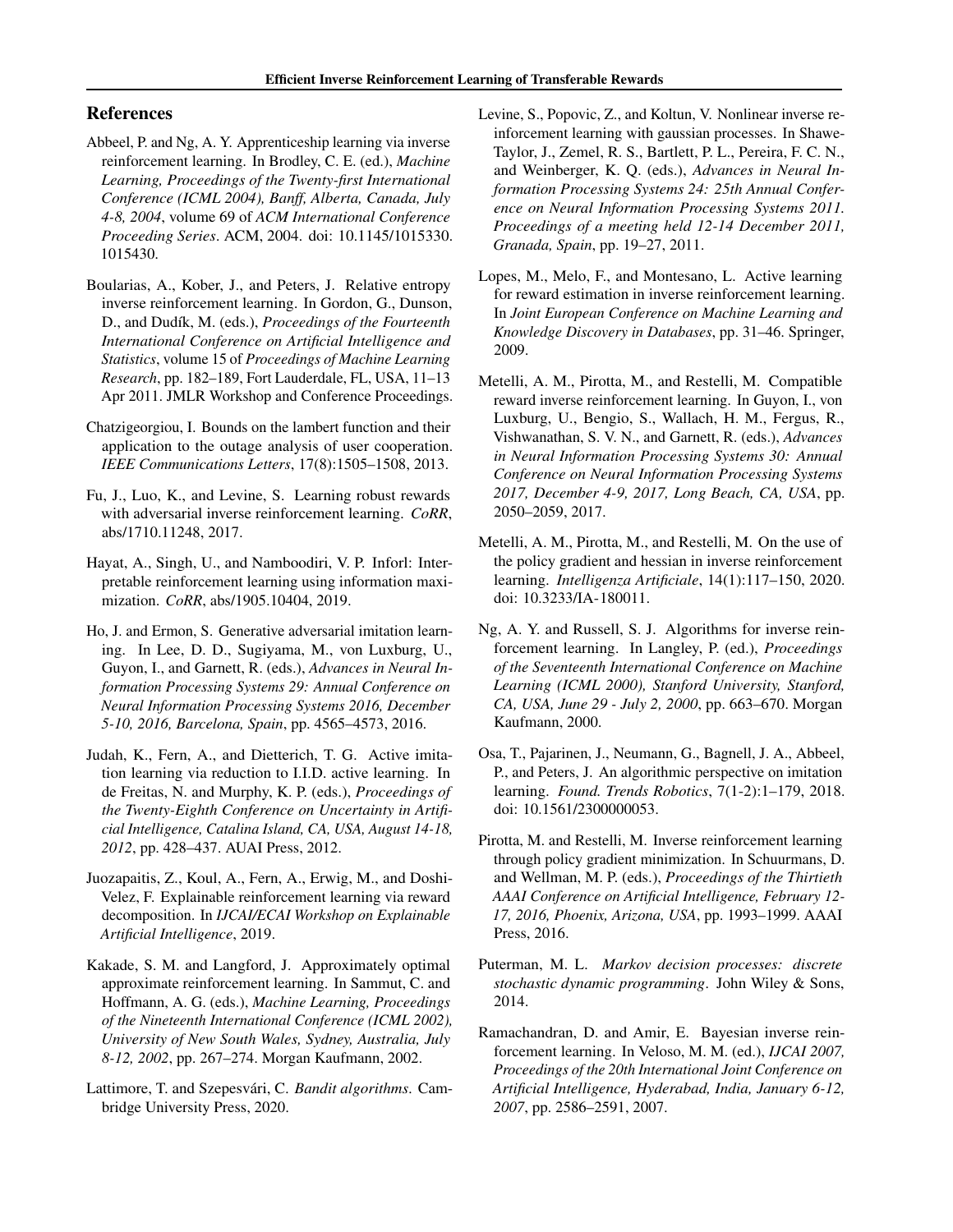- <span id="page-6-0"></span>Ramponi, G., Drappo, G., and Restelli, M. Inverse reinforcement learning from a gradient-based learner. In Larochelle, H., Ranzato, M., Hadsell, R., Balcan, M., and Lin, H. (eds.), *Advances in Neural Information Processing Systems 33: Annual Conference on Neural Information Processing Systems 2020, NeurIPS 2020, December 6-12, 2020, virtual*, 2020a.
- Ramponi, G., Likmeta, A., Metelli, A. M., Tirinzoni, A., and Restelli, M. Truly batch model-free inverse reinforcement learning about multiple intentions. In Chiappa, S. and Calandra, R. (eds.), *The 23rd International Conference on Artificial Intelligence and Statistics, AISTATS 2020, 26- 28 August 2020, Online [Palermo, Sicily, Italy]*, volume 108 of *Proceedings of Machine Learning Research*, pp. 2359–2369. PMLR, 2020b.
- Ratliff, N. D., Bagnell, J. A., and Zinkevich, M. Maximum margin planning. In Cohen, W. W. and Moore, A. W. (eds.), *Machine Learning, Proceedings of the Twenty-Third International Conference (ICML 2006), Pittsburgh, Pennsylvania, USA, June 25-29, 2006*, volume 148 of *ACM International Conference Proceeding Series*, pp. 729–736. ACM, 2006a. doi: 10.1145/1143844.1143936.
- Ratliff, N. D., Bradley, D. M., Bagnell, J. A., and Chestnutt, J. E. Boosting structured prediction for imitation learning. In Schölkopf, B., Platt, J. C., and Hofmann, T. (eds.), *Advances in Neural Information Processing Systems 19, Proceedings of the Twentieth Annual Conference on Neural Information Processing Systems, Vancouver, British Columbia, Canada, December 4-7, 2006*, pp. 1153–1160. MIT Press, 2006b.
- Rockafellar, R. T. and Wets, R. J.-B. *Variational analysis*, volume 317. Springer Science & Business Media, 2009.
- Ross, S. and Bagnell, D. Efficient reductions for imitation learning. In Teh, Y. W. and Titterington, D. M. (eds.), *Proceedings of the Thirteenth International Conference on Artificial Intelligence and Statistics, AISTATS 2010, Chia Laguna Resort, Sardinia, Italy, May 13-15, 2010*, volume 9 of *JMLR Proceedings*, pp. 661–668. JMLR.org, 2010.
- Ross, S., Gordon, G. J., and Bagnell, D. A reduction of imitation learning and structured prediction to no-regret online learning. In Gordon, G. J., Dunson, D. B., and Dudík, M. (eds.), *Proceedings of the Fourteenth International Conference on Artificial Intelligence and Statistics, AISTATS 2011, Fort Lauderdale, USA, April 11-13, 2011*, volume 15 of *JMLR Proceedings*, pp. 627–635. JMLR.org, 2011.
- Russell, J. and Santos, E. Explaining reward functions in markov decision processes. In Barták, R. and Brawner,

K. W. (eds.), *Proceedings of the Thirty-Second International Florida Artificial Intelligence Research Society Conference, Sarasota, Florida, USA, May 19-22 2019*, pp. 56–61. AAAI Press, 2019.

- Sutton, R. S., Barto, A. G., et al. *Introduction to reinforcement learning*, volume 135. MIT press Cambridge, 1998.
- Zanette, A., Kochenderfer, M. J., and Brunskill, E. Almost horizon-free structure-aware best policy identification with a generative model. In Wallach, H. M., Larochelle, H., Beygelzimer, A., d'Alché-Buc, F., Fox, E. B., and Garnett, R. (eds.), *Advances in Neural Information Processing Systems 32: Annual Conference on Neural Information Processing Systems 2019, NeurIPS 2019, December 8-14, 2019, Vancouver, BC, Canada*, pp. 5626–5635, 2019.
- Ziebart, B. D., Maas, A. L., Bagnell, J. A., and Dey, A. K. Maximum entropy inverse reinforcement learning. In Fox, D. and Gomes, C. P. (eds.), *Proceedings of the Twenty-Third AAAI Conference on Artificial Intelligence, AAAI 2008, Chicago, Illinois, USA, July 13-17, 2008*, pp. 1433– 1438. AAAI Press, 2008.
- Ziebart, B. D., Bagnell, J. A., and Dey, A. K. Modeling interaction via the principle of maximum causal entropy. In Fürnkranz, J. and Joachims, T. (eds.), Proceedings of *the 27th International Conference on Machine Learning (ICML-10), June 21-24, 2010, Haifa, Israel*, pp. 1255– 1262. Omnipress, 2010.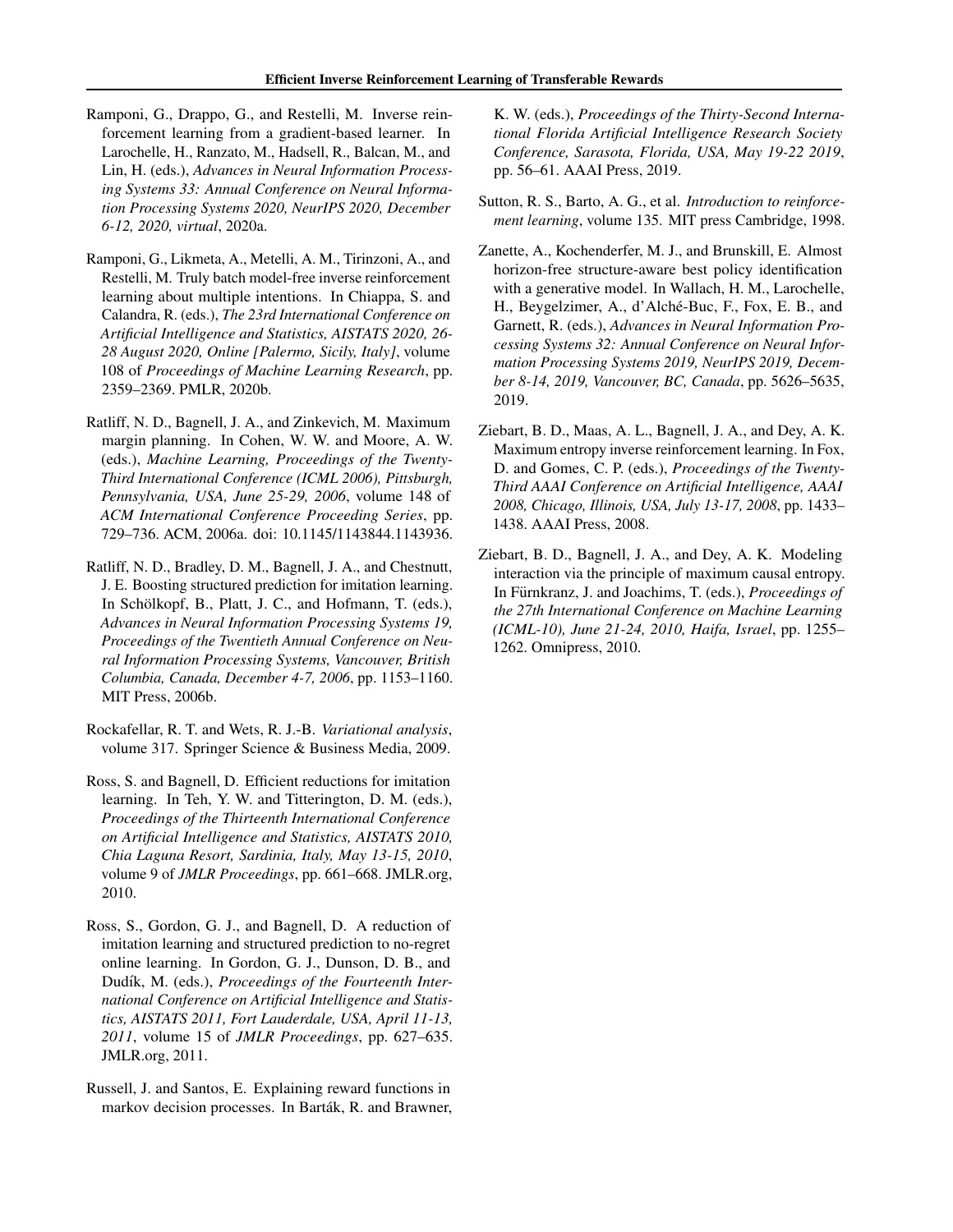# <span id="page-7-0"></span>A. Notation and Symbols

In this appendix, we report the explicit definitions of the operators and functions that we have employed in the main paper and in the appendix (Table 1).

| Symbol                                              | Signature                                                                                               | Definition                                                                                                                                                    |
|-----------------------------------------------------|---------------------------------------------------------------------------------------------------------|---------------------------------------------------------------------------------------------------------------------------------------------------------------|
| E                                                   | $\mathbb{R}^{\mathcal{S}} \rightarrow \mathbb{R}^{\mathcal{S} \times \mathcal{A}}$                      | $(Ef)(s,a) = f(s)$                                                                                                                                            |
| $\boldsymbol{P}$                                    | $\mathbb{R}^{\mathcal{S}} \rightarrow \mathbb{R}^{\mathcal{S} \times \mathcal{A}}$                      | $(Pf)(s,a) = \sum_{s' \in S} p(s' s,a) f(s')$                                                                                                                 |
| $\pi$                                               | $\mathbb{R}^{\mathcal{S} \times \mathcal{A}} {\rightarrow} \mathbb{R}^{\mathcal{S}}$                    | $(\pi f)(s) = \sum_{a \in A} \pi(a s) f(s,a)$                                                                                                                 |
| $E$ T                                               | $\mathbb{R}^{\mathcal{S} \times \mathcal{A}} \rightarrow \mathbb{R}^{\mathcal{S}}$                      | $(ET f)(s) = \sum_{a \in A} f(s,a)$                                                                                                                           |
| P <sup>T</sup>                                      | $\mathbb{R}^{\mathcal{S} \times \mathcal{A}} \rightarrow \mathbb{R}^{\mathcal{S}}$                      | $(P^{\intercal}f)(s) = \sum_{(s',a) \in \mathcal{S} \times \mathcal{A}} p(s s',a) f(s',a)$                                                                    |
| $\pi^{\intercal}$                                   | $\mathbb{R}^{\mathcal{S}} \rightarrow \mathbb{R}^{\mathcal{S} \times \mathcal{A}}$                      | $(\pi^{\mathsf{T}} f)(s,a) = \pi(a s) f(s)$                                                                                                                   |
| $\overline{M}$                                      | $\mathbb{R}^{\mathcal{S} \times \mathcal{A}} \rightarrow \mathbb{R}^{\mathcal{S}}$                      | $(Mf)(s) = \max_{a \in \mathcal{A}} f(s,a)$                                                                                                                   |
| $B^{\pi}$                                           | $\mathbb{R}^{\mathcal{S} \times \mathcal{A}} {\rightarrow} \mathbb{R}^{\mathcal{S} \times \mathcal{A}}$ | $(B^{\pi}f)(s,a) = f(s,a)1\{\pi(a s) > 0\}$                                                                                                                   |
| $\overline{B}^{\pi}$                                | $\mathbb{R}^{\mathcal{S} \times \mathcal{A}} {\rightarrow} \mathbb{R}^{\mathcal{S} \times \mathcal{A}}$ | $(\overline{B}^{\pi} f)(s,a) = f(s,a) 1\{\pi(a s) = 0\}$                                                                                                      |
| $I_{\mathcal{S}\times\mathcal{A}}$                  | $\mathbb{R}^{\mathcal{S} \times \mathcal{A}} \rightarrow \mathbb{R}^{\mathcal{S} \times \mathcal{A}}$   | $(I_{\mathcal{S}\times\mathcal{A}}f)(s,a)=f(s,a)$                                                                                                             |
| $I_{\mathcal{S}}$                                   | $\mathbb{R}^{\mathcal{S}} \rightarrow \mathbb{R}^{\mathcal{S}}$                                         | $(I_{\mathcal{S}}f)(s) = f(s)$                                                                                                                                |
| $(I_{S\times A}-\gamma P\pi)^{-1}$                  | $\mathbb{R}^{\mathcal{S} \times \mathcal{A}} \rightarrow \mathbb{R}^{\mathcal{S} \times \mathcal{A}}$   | $\bigl((I_{\mathcal{S} \times \mathcal{A}} - \gamma P \pi)^{-1} f\bigr)(s, a) \!=\! \sum_{i \in \mathbb{N}} \Bigl( \bigl(\gamma P \pi\bigr)^i f \Bigr)(s, a)$ |
| $\left(I_{\mathcal{S}} - \gamma \pi P \right)^{-1}$ | $\mathbb{R}^{\mathcal{S}} \rightarrow \mathbb{R}^{\mathcal{S}}$                                         | $((I_{\mathcal{S}} - \gamma \pi P)^{-1} f)(s) = \sum_{i \in \mathbb{N}} ((\gamma \pi P)^i f)(s)$                                                              |
| $1_{\mathcal{S}}$                                   | $\mathbb{R}^\mathcal{S}$                                                                                | $1_{\mathcal{S}}(s) = 1$                                                                                                                                      |
| $\mathbf{1}_{\mathcal{S}\times\mathcal{A}}$         | $\mathbb{R}^{\mathcal{S}\times\mathcal{A}}$                                                             | $\mathbf{1}_{\mathcal{S}\times\mathcal{A}}(s,a)=1$                                                                                                            |
| $0_{\mathcal{S}}$                                   | $\mathbb{R}^\mathcal{S}$                                                                                | $0_{\mathcal{S}}(s) = 0$                                                                                                                                      |
| $0_{S\times A}$                                     | $\mathbb{R}^{\mathcal{S}\times\mathcal{A}}$                                                             | $\mathbf{0}_{\mathcal{S}\times\mathcal{A}}(s,a)=0$                                                                                                            |

Table 1. Operators and functions.

### B. Proofs and Derivations

In this section, we provide the proofs of the results that are reported in the main paper.

#### B.1. Proofs of Section [3](#page-1-0)

**Lemma 3.1** (Feasible Reward Set Implicit [\(Ng & Russell,](#page-5-0) [2000\)](#page-5-0)). *Let*  $\mathfrak{P} = (\mathcal{M}, \pi^E)$  *be an IRL problem. Let*  $r \in \mathbb{R}^{S \times A}$ , then *r is a feasible reward, i.e.,*  $r \in \mathcal{R}_{\mathfrak{B}}$  *if and only if for all*  $(s, a) \in S \times A$  *it holds that:* 

(i) 
$$
Q_{\mathcal{M}\cup r}^{\pi^E}(s,a) - V_{\mathcal{M}\cup r}^{\pi^E}(s) = 0
$$
 if  $\pi^E(a|s) > 0$ ,  
\n(ii)  $Q_{\mathcal{M}\cup r}^{\pi^E}(s,a) - V_{\mathcal{M}\cup r}^{\pi^E}(s) \le 0$  if  $\pi^E(a|s) = 0$ .

*Furthermore, if condition (ii) holds with the strict inequality,*  $\pi^E$  is the unique optimal policy under r, i.e.,  $\Pi_{\mathcal{M}\cup r}^* = \{\pi^E\}$ .

*Proof.* The proof is analogous of that of Theorem 3 of [\(Ng & Russell,](#page-5-0) [2000\)](#page-5-0). For every state  $s \in S$ , it must be that all actions  $a^E \in A$ such that  $\pi^{E}(a^{E}|s) > 0$  fulfill for all other actions  $a \in A$  that  $Q^{\pi^{E}}_{\mathcal{M}\cup r}(s,a^{E}) \geq Q^{\pi^{E}}_{\mathcal{M}\cup r}(s,a)$ . Furthermore, all actions  $a^{E} \in A$  such that  $\pi^E(a^E|s) > 0$  must yield the same performance equal to  $Q^{\pi^E}_{\mathcal{M}_{\cup \nu}}(s, a^E) = V^{\pi^E}_{\mathcal{M}_{\cup \nu}}(s)$ .

**Lemma B.1.** Let  $\mathfrak{P} = (\mathcal{M}, \pi^E)$  be an IRL problem. A Q-function satisfies condition of Lemma [3.1](#page-1-0) if and only if there exist  $\zeta \in \mathbb{R}^{\mathcal{S} \times \mathcal{A}}_{\geq 0}$  and  $V \in \mathbb{R}^{\mathcal{S}}$  such that:

$$
Q_{\mathcal{M}\cup r} = -\overline{B}^{\pi^E} \zeta + EV,
$$

*Furthermore,*  $||V||_{\infty} \leq ||Q_{\mathcal{M} \cup r}||_{\infty}$ .

*Proof.* We can easily see that all the Q-functions of the form  $Q_{M\cup r} = -\overline{B}^{\pi E} \zeta + EV$  satisfy the conditions of Lemma [3.1.](#page-1-0) First notice that the corresponding value function is given by  $V_{\mathcal{M}_{\mathcal{U}}r} = \pi^E Q_{\mathcal{M}_{\mathcal{U}}r} = V$ , having observed that  $\pi^E \overline{B}^{\pi^E} = \mathbf{0}_{\mathcal{S}}$  and  $\pi^E E = I_{\mathcal{S}}$ . Let  $s \in \mathcal{S}$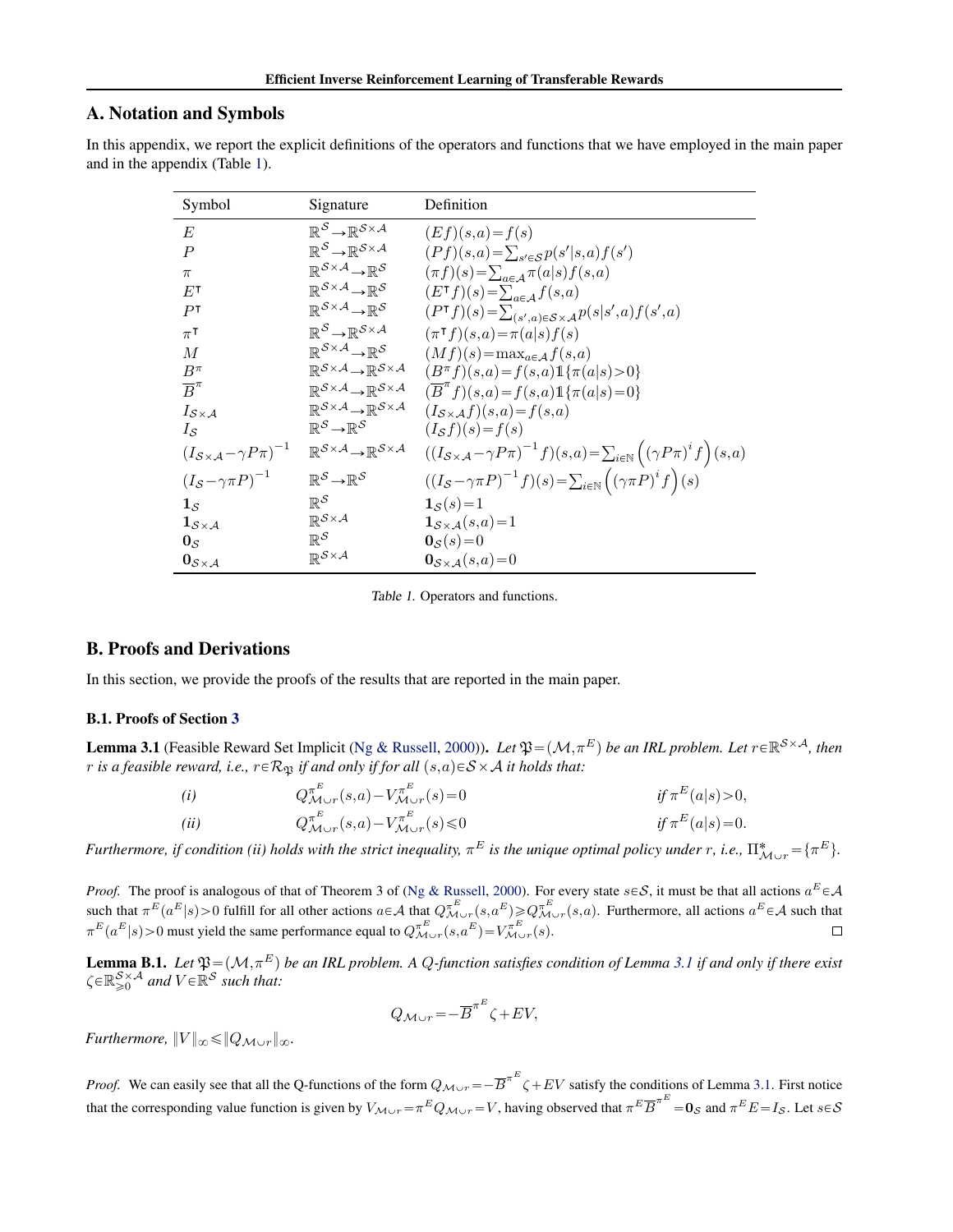<span id="page-8-0"></span>and let  $a \in A$  be such that  $\pi^{E}(a|s) > 0$ , then we have  $Q_{M \cup r}(s,a) = V(s) = V_{M \cup r}(s)$ , that is condition (i) of Lemma [3.1.](#page-1-0) Instead, if  $a \in \mathcal{A}$  such that  $\pi^E(a|s) = 0$ , then we have  $Q_{\mathcal{M}\cup r}(s,a) = -\zeta(s,a) + V(s) = -\zeta(s,a) + V_{\mathcal{M}\cup r}(s) \leq V_{\mathcal{M}\cup r}(s)$ , that is condition (ii) of Lemma [3.1.](#page-1-0) For the converse, suppose that  $Q_{\mathcal{M}\cup r}$  satisfies conditions of Lemma 3.1. We take  $V = V_{\mathcal{M}\cup r}$  and  $\zeta = EV_{\mathcal{M}\cup r} - Q_{\mathcal{M}\cup r} \ge 0$ .

For the second statement, consider a state  $s \in S$  and an action  $a \in A$  such that  $\pi^E(a|s) > 0$ . Then, we have  $Q_{\mathcal{M}_{\cup T}}(s,a) = V(s)$ . Consequently,  $||V||_{\infty} \leq ||Q_{\mathcal{M}\cup r}||_{\infty}$ .

**Lemma 3.2** (Feasible Reward Set Explicit). Let  $\mathfrak{P} = (\mathcal{M}, \pi^E)$  be an IRL problem. Let  $r \in \mathbb{R}^{\mathcal{S} \times \mathcal{A}}$ , then r is a feasible reward, *i.e.,*  $r \in \mathcal{R}_{\mathfrak{P}}$  *if and only if there exist*  $\zeta \in \mathbb{R}^S_{\geq 0}$  and  $V \in \mathbb{R}^S$  such that:

$$
r = -\overline{B}^{\pi^E} \zeta + (E - \gamma P)V.
$$

*Proof.* Simply recall that  $Q_{\mathcal{M}\cup r}$  =  $I_{\mathcal{S}\times\mathcal{A}}-\gamma P\pi^E$ )<sup>-1</sup> r and that for  $\gamma$  < 1 the matrix is invertible. In other words, having fixed  $\pi^E$ , P,

and 
$$
\gamma < 1
$$
, there is a one-to-one correspondence between Q-functions and rewards. From Lemma B.1, we have:  
\n
$$
r = \left(I_{SA} - \gamma P \pi^{E}\right) \left(-\overline{B}^{\pi^{E}} \zeta + EV\right) = -\overline{B}^{\pi^{E}} \zeta + \gamma P \pi^{E} \overline{B}^{\pi^{E}} \zeta + \left(E - \gamma P \pi^{E} E\right) V,
$$
\nand we observe that  $\pi^{E} \overline{D}^{\pi^{E}} = 0$  and  $\pi^{E} F$ .

 $\Box$ 

and we observe that  $\pi^E \overline{B}^{\pi^E} = 0_{\mathcal{S}}$  and  $\pi^E E = I_{\mathcal{S}}$ .

**Theorem 3.1** (Error Propagation). Let  $\mathfrak{P} = (\mathcal{M}, \pi^E)$  and  $\widehat{\mathfrak{P}} = (\widehat{\mathcal{M}}, \widehat{\pi}^E)$  be two IRL problems. Then, for any  $r \in \mathcal{R}_{\mathfrak{P}}$  such that  $r = -\overline{B}^{\pi^E} \zeta + (E - \gamma P)V$  and  $||r||_{\infty} \le R_{\text{max}}$  there exists  $\hat{r} \in \mathcal{R}_{\hat{\mathfrak{P}}}$  such that element-wise it holds that:

$$
|r\!-\!\hat{r}|\!\leqslant\!\overline{B}^{\pi^E}B^{\hat{\pi}^E}\zeta\!+\!\gamma\Big|\Big(P\!-\!\hat{P}\Big)V\Big|.
$$

*Furthermore,*  $\|\zeta\|_{\infty} \leq \frac{R_{\max}}{1-\gamma}$  and  $\|V\|_{\infty} \leq \frac{R_{\max}}{1-\gamma}$ .

*Proof.* From Lemma [3.2,](#page-1-0) we can express the reward functions belonging to  $\mathcal{R}_{\mathfrak{P}}$  and  $\mathcal{R}_{\hat{\mathfrak{P}}}$  as:

$$
\begin{split} & r\!=\!-\overline{B}^{\pi^E}\zeta\!+\!(E\!-\!\gamma P)V,\\ & \hat{r}\!=\!-\overline{B}^{\hat{\pi}^E}\hat{\zeta}\!+\!\left(E\!-\!\gamma\hat{P}\right)\!\hat{V}, \end{split}
$$

where  $V, \hat{V} \in \mathbb{R}^S$  and  $\zeta, \hat{\zeta} \in \mathbb{R}^{S \times A}_{\geq 0}$ . Since we look for the existence of  $\hat{r} \in \mathcal{R}_{\hat{\mathfrak{P}}}$ , we provide a specific choice of  $\hat{V}$  and  $\hat{\zeta}$ :  $\hat{V} = V$  and  $\widehat{\zeta} = \overline{B}^{\pi^E} \zeta$ . Thus, we have:

$$
r - \hat{r} = -\left(\overline{B}^{\pi^E} \zeta - \overline{B}^{\hat{\pi}^E} \overline{B}^{\pi^E} \zeta\right) - \gamma \left(P - \hat{P}\right) V
$$
  
= -\left(I\_{S \times A} - \overline{B}^{\hat{\pi}^E}\right) \overline{B}^{\pi^E} \zeta - \gamma \left(P - \hat{P}\right) V  
= -B^{\hat{\pi}^E} \overline{B}^{\pi^E} \zeta - \gamma \left(P - \hat{P}\right) V,

having observed that  $\overline{B}^{\pi}$  is linear and commutative and by observing that  $B^{\pi} + \overline{B}^{\pi} = I_{S \times A}$ . We now take the absolute value and by applying the triangular inequality, we obtain:

$$
|r-\widehat{r}|{\,\leqslant\,} B^{\widehat{\pi}^E} \overline{B}^{\pi^E} \zeta {+} \gamma \Big| \Big( P {-} \widehat{P} \Big) V \Big|.
$$

We now bound the  $L_{\infty}$ -norms by using the condition  $||r||_{\infty} \le R_{\max}$ . First of all, we observe that it must be that  $||\zeta||_{\infty} \le \frac{R_{\max}}{1-\gamma}$  being the advantage function. Then, from Lemma [B.1](#page-7-0) we have  $||V||_{\infty} \le \frac{R_{\text{max}}}{1-\gamma}$ .  $\Box$ 

#### B.2. Proofs of Section [4](#page-2-0)

**Lemma B.2** (Simulation Lemma 0). Let  $\mathcal{M}' = (\mathcal{S}, \mathcal{A}, p', \gamma')$  be an MDP\R, let  $r, \hat{r} \in \mathbb{R}^{\mathcal{S} \times \mathcal{A}}$  be two reward functions, and let  $\pi \in \Delta_S^{\mathcal{A}}$  *be a policy. Then, the following equality holds element-wise:* 

$$
V^{\pi}_{\mathcal{M}' \cup r} - V^{\pi}_{\mathcal{M}' \cup \hat{r}} = (I_{\mathcal{S}} - \gamma' \pi P')^{-1} \pi (r - \hat{r}).
$$

*Proof.* The result is a simple application of the Bellman's equation:

$$
V_{\mathcal{M}'\cup r}^{\pi} - V_{\mathcal{M}'\cup \hat{r}}^{\pi} = (I_S - \gamma'\pi P')^{-1} \pi r - (I_S - \gamma'\pi P')^{-1} \pi \hat{r} = (I_S - \gamma'\pi P')^{-1} \pi (r - \hat{r}).
$$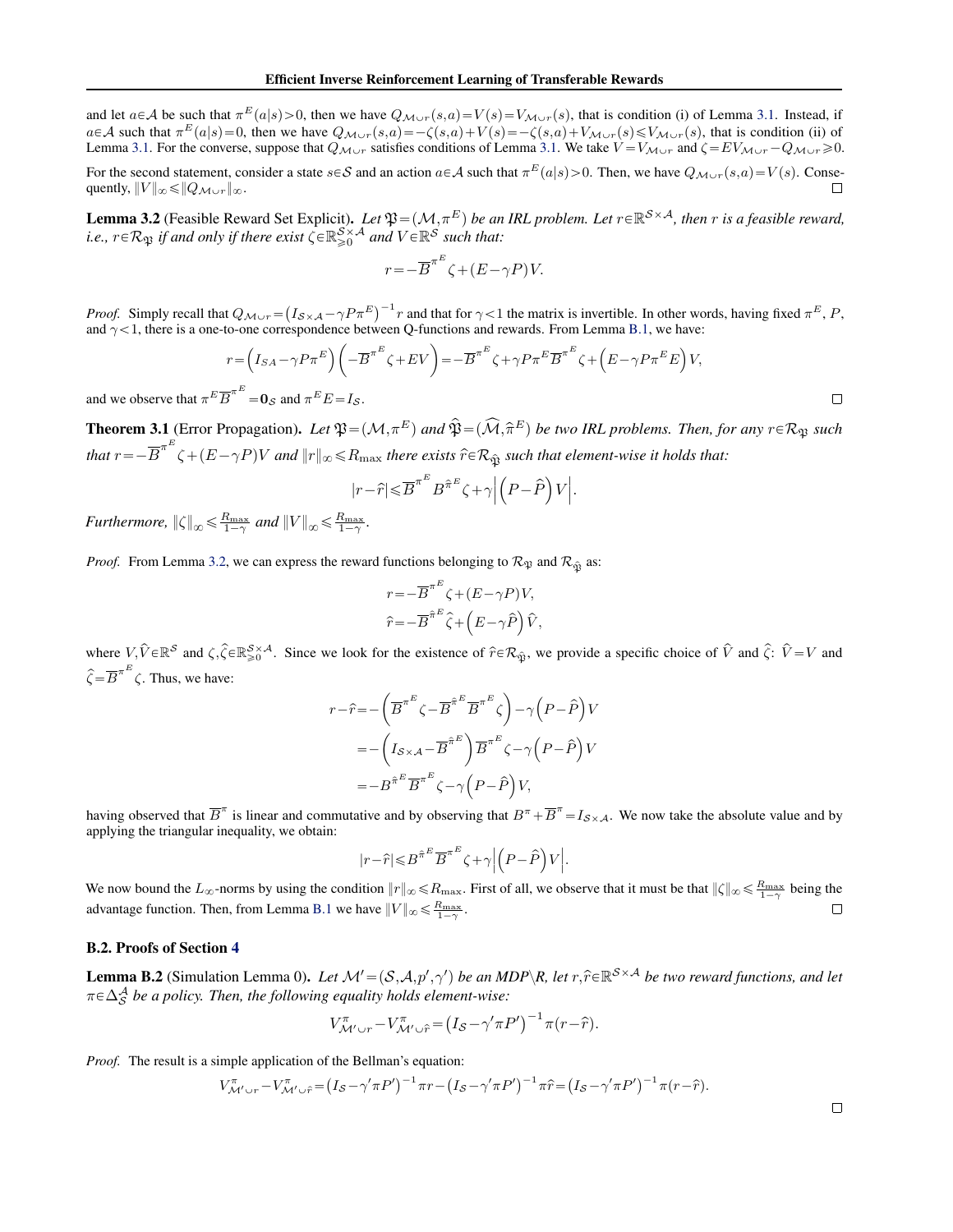<span id="page-9-0"></span>**Lemma 4.1** (Simulation Lemma 1). Let  $\mathcal{M} = (\mathcal{S}, \mathcal{A}, p', \gamma')$  be an MDP\R, let  $r, \hat{r} \in \mathbb{R}^{\mathcal{S} \times \mathcal{A}}$  be two reward functions. Then, for  $every \pi^* \in \Pi^*_{\mathcal{M}'\cup r}$  and  $\hat{\pi}^* \in \Pi^*_{\mathcal{M}'\cup \hat{r}}$  *optimal policies for the MDPs*  $\mathcal{M}'\cup r$  and  $\mathcal{M}'\cup \hat{r}$  *respectively, the following inequalities hold element-wise:*

$$
Q^*_{\mathcal{M}' \cup r} - Q^*_{\mathcal{M}' \cup \hat{r}} \leq (I_{\mathcal{S} \times \mathcal{A}} - \gamma' P' \pi^*)^{-1} (r - \hat{r}),
$$
  

$$
Q^*_{\mathcal{M}' \cup r} - Q^*_{\mathcal{M}' \cup \hat{r}} \geq (I_{\mathcal{S} \times \mathcal{A}} - \gamma' P' \hat{\pi}^*)^{-1} (r - \hat{r}).
$$

*In particular, it holds that:*

$$
\left\|Q^*_{\mathcal{M}' \cup r} - Q^*_{\mathcal{M}' \cup \hat{r}}\right\|_{\infty} \leqslant \max_{\pi \in \{\pi^\ast, \hat{\pi}^\ast\}} \left\|\left(I_{\mathcal{S} \times \mathcal{A}} - \gamma'P'\pi\right)^{-1}(r - \hat{r})\right\|_{\infty}.
$$

*Proof.* We exploit the facts:  $Q^*_{\mathcal{M}' \cup \hat{r}} \geq Q^{\pi^*}_{\mathcal{M}' \cup \hat{r}}$  and  $Q^*_{\mathcal{M}' \cup r} = Q^{\pi^*}_{\mathcal{M}' \cup r}$ .

$$
Q^*_{\mathcal{M}' \cup r} - Q^*_{\mathcal{M}' \cup \hat{r}} \leq Q^{\pi^*}_{\mathcal{M}' \cup r} - Q^{\pi^*}_{\mathcal{M}' \cup \hat{r}}
$$
  
=  $(I_{S \times A} - \gamma' P' \pi^*)^{-1} r - (I_{S \times A} - \gamma' P' \pi^*)^{-1} \hat{r}$   
=  $(I_{S \times A} - \gamma' P' \pi^*)^{-1} (r - \hat{r}).$ 

For the second inequality, we exploit the facts:  $Q^*_{\mathcal{M}' \cup r} \geq Q^{\hat{\pi}^*}_{\mathcal{M}' \cup r}$  and  $Q^*_{\mathcal{M}' \cup \hat{r}} = Q^{\hat{\pi}^*}_{\mathcal{M}' \cup \hat{r}}$ . The result is obtained by the very same derivation reversing the roles of  $\pi^*$  and  $\hat{\pi}^*$ .

For the  $L_{\infty}$ -norm inequality, we simply observe:<br>  $||Q^*_{\mathcal{M}' \cup r} - Q^*_{\mathcal{M}' \cup \hat{r}}||_{\infty} \le \max\{||q||_{\infty}$ 

$$
\|Q^*_{\mathcal{M}' \cup r} - Q^*_{\mathcal{M}' \cup \hat{r}}\|_{\infty} \le \max \left\{ \left\| \left( I_{S \times \mathcal{A}} - \gamma' P' \pi^* \right)^{-1} (r - \hat{r}) \right\|_{\infty}, \left\| \left( I_{S \times \mathcal{A}} - \gamma' P' \hat{\pi}^* \right)^{-1} (r - \hat{r}) \right\|_{\infty} \right\}
$$

$$
= \max_{\pi \in \{\pi^*, \hat{\pi}^* \}} \left\| \left( I_{S \times \mathcal{A}} - \gamma' P' \pi \right)^{-1} (r - \hat{r}) \right\|_{\infty}.
$$

**Lemma B.3** (Sum of losses [\(Zanette et al.,](#page-6-0) [2019\)](#page-6-0)). Let  $\mathcal{M} = (\mathcal{S}, \mathcal{A}, p', \gamma')$  be an MDP\R, let  $r \in \mathbb{R}^{\mathcal{S} \times \mathcal{A}}$  be a reward function, *and let*  $\pi \in \Delta_S^A$  *be a policy. Then, the following equality holds element-wise:*<br> $V^* = V^{\pi}$   $(I - I^{\prime}P^{\prime}-)^{-1}$ 

$$
V^*_{\mathcal{M}' \cup r} - V^{\pi}_{\mathcal{M}' \cup r} = -\left(I_{\mathcal{S}} - \gamma' P' \pi\right)^{-1} \pi A^*_{\mathcal{M}' \cup r},
$$

where  $A^*_{\mathcal{M}' \cup r}$  =  $Q^*_{\mathcal{M}' \cup r}$  –  $EV^*_{\mathcal{M}' \cup r}$  is the advantage function.

*Proof.* The result is proved in Lemma 6.1 of [\(Kakade & Langford,](#page-5-0) [2002\)](#page-5-0).

#### B.3. Proofs of Section [5](#page-2-0)

We introduce the notion of *good event*, i.e., the event under which the confidence intervals hold uniformly over  $S \times A$  and for every  $k\geq 1$ . At each iteration  $k\in[K]$ , we need to guarantee that the good event holds simultaneously for one target reward  $\vec{r} \in \mathcal{R}_{\mathfrak{P}}$  (for instance the expert's reward function  $r^E$ ) and one target reward  $\check{r}_k \in \mathcal{R}_{\hat{\mathfrak{P}}_k}$  (for instance the one outputted

by an IRL algorithm  $\mathscr{A}(\mathcal{R}_{\hat{\mathfrak{P}}_k})$ . We decompose the reward functions based on Lemma [3.2](#page-1-0) as  $\overline{r} = -\overline{B}^{\pi^E} \zeta + (E - \gamma P)V$  and  $\widetilde{r}_k \!=\! -\overline{B}^{\widehat{\pi}^E_k}\widehat{\zeta}_k \!+\! (E\!-\!\gamma \widehat{P}_k)\widehat{V}_k.$ 

**Lemma B.4** (Good Event). Let  $\delta \in (0,1)$ , define the good event  $\mathcal E$  as the event such that the following inequalities hold *simultaneously for all*  $(s,a) \in S \times A$  *and*  $k \ge 1$ *:* 

$$
\left(\overline{B}^{\pi^E} B^{\hat{\pi}_k^E} \zeta\right)(s, a) \leq \frac{R_{\max}}{1-\gamma} \mathbb{1}\{N_k(s) = 0\},
$$
\n
$$
\left(\overline{B}^{\hat{\pi}_k^E} B^{\pi^E} \widehat{\zeta}_k\right)(s, a) \leq \frac{R_{\max}}{1-\gamma} \mathbb{1}\{N_k(s) = 0\},
$$
\n
$$
\left| \left(P - \widehat{P}_k\right) V \right| (s, a) \leq \frac{R_{\max}}{1-\gamma} \sqrt{\frac{2\ell_k(s, a)}{N_k^+(s, a)}},
$$
\n
$$
\left| \left(P - \widehat{P}_k\right) \widehat{V}_k \right| (s, a) \leq \frac{R_{\max}}{1-\gamma} \sqrt{\frac{2\ell_k(s, a)}{N_k^+(s, a)}},
$$
\n
$$
\left| \left(P - \widehat{P}_k\right) \widehat{V}_k \right| (s, a) \leq \frac{R_{\max}}{1-\gamma} \sqrt{\frac{2\ell_k(s, a)}{N_k^+(s, a)}},
$$
\n
$$
\left| \left(P - \widehat{P}_k\right) \widehat{V}_k \right| (s, a) \leq \frac{R_{\max}}{1-\gamma} \sqrt{\frac{2\ell_k(s, a)}{N_k^+(s, a)}},
$$
\n
$$
\left| \left(P - \widehat{P}_k\right) \widehat{V}_k \right| (s, a) \leq \frac{R_{\max}}{1-\gamma} \sqrt{\frac{2\ell_k(s, a)}{N_k^+(s, a)}},
$$

*where*  $\zeta$ ,  $\widehat{\zeta}_k$ , *V*, and  $\widehat{V}_k$  are defined in Theorem [3.1](#page-1-0) and  $\ell_k(s,a) = \log \left( \frac{12SA(N_k^+(s,a))^2}{\delta} \right)$ δ *. Then,*  $\Pr(\mathcal{E}) \geq 1 - \delta$ *.*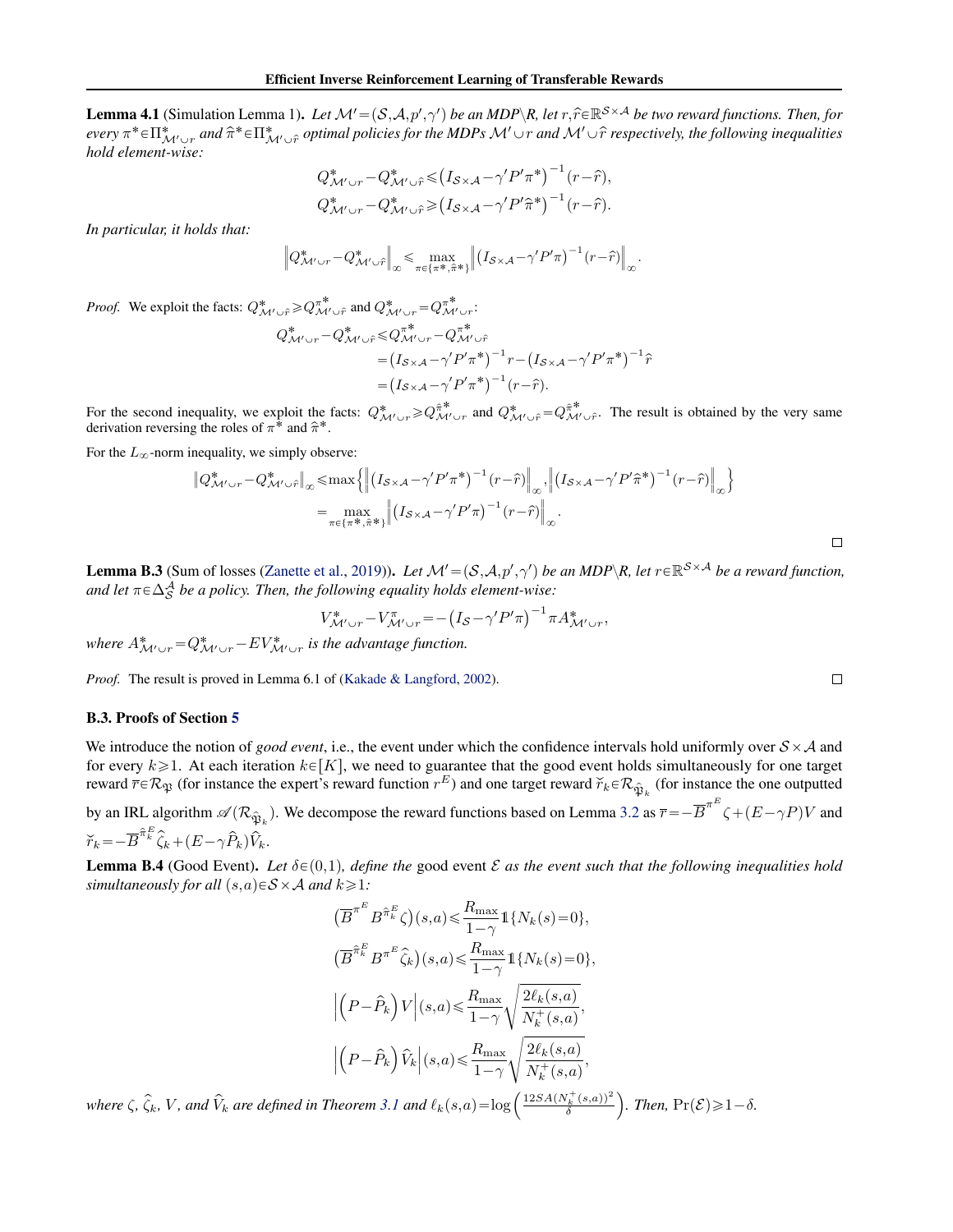<span id="page-10-0"></span>*Proof.* First of all, we observe that the bound for the policy term is independent on the probability and that  $\|\zeta\|_{\infty}, \|\hat{\zeta}_k\|_{\infty} \leq \frac{R_{\text{max}}}{1-\gamma}$ . Thus, we focus on the transition model. As explained in (Lattimore & Szepesvári, [2020,](#page-5-0) Section 4.4), suppose we visit m times a state-action pair  $(s, a) \in S \times A$ , thus we will change at most m times the estimate of  $p(\cdot|s, a)$ . For this reason, we will denote with  $p_{[m]}$  the estimate of the transition model made with m samples. For the sake of brevity, we denote  $\beta_{N_k(s,a)}(s,a) = \frac{R_{\text{max}}}{1-\gamma} \sqrt{\frac{2\ell_k(s,a)}{N_k^+(s,a)}}$ . We just prove the

statement for *V* enforcing to hold with probability 
$$
\frac{\delta}{2}
$$
:  
\n
$$
\Pr\left(\exists k \geqslant 1, \exists (s, a) \in S \times \mathcal{A}: \left| \left(P - \hat{P}_k\right)V \right| (s, a) > \beta_{N_k(s, a)}(s, a) \right| \leqslant \sum_{(s, a) \in S \times \mathcal{A}} \Pr\left(\exists k \geqslant 1: \left| \left(P - \hat{P}_k\right)V \right| (s, a) > \beta_{N_k(s, a)}(s, a) \right) \tag{P.1}
$$

$$
= \sum_{(s,a)\in S\times\mathcal{A}} \Pr\left(\exists m \geqslant 0\colon \left| \left(P - \widehat{P}_{[m]}\right) V \right| (s,a) > \beta_m(s,a) \right) \tag{P.2}
$$

ď ps,aqPSˆA mě0 δ 6SApm`q 2 (P.3) ˆ 2 ˙

$$
= \frac{\delta}{6}\left(1+\frac{\pi^2}{6}\right) \leqslant \frac{\delta}{2},
$$

where line (P.1) derives from a union bound over  $S \times A$ , line (P.2) follows from observing that we just need to enforce the condition when the transition model estimate changes, line (P.3) from a union bound over the possible values of  $m$  and applying Höeffding's inequality, having recalled that  $||V||_{\infty}$ ,  $||\hat{V}_k||_{\infty} \le \frac{R_{\text{max}}}{1-\gamma}$ .  $\Box$ 

**Corollary B.1.** Let  $\mathscr S$  be an iterative sampling strategy. Let  $\mathcal R_{\mathfrak P}$  be the exact feasible set and  $\mathcal R_{\hat\mathfrak{P}_K}$  the estimated feasible *set after* K *iterations. Under the good event* E*, the conditions of Definition [5.1](#page-2-0) are satisfied when either of the following conditions are satisfied:*

$$
(i) \ \sup_{(s,a)\in\mathcal{S}\times\mathcal{A}}\frac{1}{1-\gamma'}\mathcal{C}_K(s,a)\leq \epsilon;
$$

$$
\label{eq:3.1} \begin{split} (ii)\ \ \sup_{\pi\in\Pi^\dagger}\sup_{\mu_0\in\Delta^{\mathcal{S}\times\mathcal{A}}}\mu_0^{-\intercal}\Big(I_{\mathcal{S}\times\mathcal{A}}-\gamma'P'\pi\Big)^{-1}\mathcal{C}_K\leq\epsilon,\ \textit{where} \ \Pi^\dagger=\left(\bigcap_{r\in\mathcal{R}_\mathfrak{P}}\Pi^\ast_{\mathcal{M}'\cup r}\right)\cup\left(\bigcap_{\widehat{r}\in\mathcal{R}_{\widehat{\mathfrak{P}}_K}}\Pi^\ast_{\mathcal{M}'\cup\widehat{r}}\right). \end{split}
$$

*Proof.* We apply Lemma [4.1](#page-2-0) followed by the reward error propagation of Theorem [3.1:](#page-1-0)

$$
\inf_{\hat{r}_{K}\in\mathcal{R}_{\hat{\mathfrak{P}}_{K}}}\|\mathcal{Q}_{\mathcal{M}'\cup\tilde{r}}^{*}-\mathcal{Q}_{\mathcal{M}'\cup\hat{r}_{K}}^{*}\|_{\infty}\leq\inf_{\hat{r}_{K}\in\mathcal{R}_{\hat{\mathfrak{P}}_{K}}}\max_{\pi\in\{\overline{\pi}^{*},\hat{\pi}_{K}^{*}\}}\left\|\left(I_{\mathcal{S}\times\mathcal{A}}-\gamma'P'\pi\right)^{-1}\left(\overline{r}-\hat{r}_{K}\right)\right\|_{\infty}\leq\max_{\pi\in\{\overline{\pi}^{*},\hat{\pi}_{K}^{*}\}}\left\|\left(I_{\mathcal{S}\times\mathcal{A}}-\gamma'P'\pi\right)^{-1}\mathcal{C}_{K}\right\|_{\infty},
$$
\n
$$
\inf_{r\in\mathcal{R}_{\mathfrak{P}}}\|\mathcal{Q}_{\mathcal{M}'\cup\tilde{r}_{K}}^{*}-\mathcal{Q}_{\mathcal{M}'\cup r}^{*}\|_{\infty}\leq\inf_{r\in\mathcal{R}_{\mathfrak{P}}}\max_{\pi\in\{\tilde{\pi}_{K}^{*},\pi^{*}\}}\left\|\left(I_{\mathcal{S}\times\mathcal{A}}-\gamma'P'\pi\right)^{-1}\left(\overline{r}_{K}-r\right)\right\|_{\infty}\leq\max_{\pi\in\{\tilde{\pi}_{K}^{*},\pi^{*}\}}\left\|\left(I_{\mathcal{S}\times\mathcal{A}}-\gamma'P'\pi\right)^{-1}\mathcal{C}_{K}\right\|_{\infty},
$$

holding for policies arbitrarily selected in the corresponding sets:  $\pi^* \in \Pi^*_{\mathcal{M}' \cup \overline{r}}, \hat{\pi}_K^* \in \Pi^*_{\mathcal{M}' \cup \hat{r}_K}, \check{\pi}_K^* \in \Pi^*_{\mathcal{M}' \cup \check{r}_K}$ , and  $\pi^* \in \Pi^*_{\mathcal{M}' \cup r}$ , with also  $\hat{r}_K$   $\in$   $\text{arginf}_{\hat{r}_K \in \mathcal{R}_{\widehat{\mathfrak{P}}_K}} |\vec{r} - \hat{r}_K|$  and  $r \in$   $\text{arginf}_{r \in \mathcal{R}_{\mathfrak{P}}} |\check{r}_K - r|$ . Since  $\overline{r}, r \in \mathcal{R}_{\mathfrak{P}}}$  and  $\hat{r}_K$ ,  $\check{r}_K \in \mathcal{R}_{\widehat{\mathfrak{P}}_K}$ , we can select:

$$
\pi^*, \pi^* \in \Pi^{\dagger}_{\mathcal{M}' \cup \mathcal{R}_{\mathfrak{P}}} := \bigcap_{r \in \mathcal{R}_{\mathfrak{P}}} \Pi^*_{\mathcal{M}' \cup r} \qquad \text{and} \qquad \hat{\pi}_K^*, \check{\pi}_K^* \in \Pi^{\dagger}_{\mathcal{M}' \cup \mathcal{R}_{\widehat{\mathfrak{P}}_K}} := \bigcap_{\hat{r} \in \mathcal{R}_{\widehat{\mathfrak{P}}_K}} \Pi^*_{\mathcal{M}' \cup \hat{r}}.
$$

Therefore, having defined  $\Pi^{\dagger} = \Pi_{\mathcal{M}' \cup \mathcal{R}_{\mathfrak{P}}}^{\dagger} \cup \Pi_{\mathcal{M}' \cup \mathcal{R}_{\widehat{\mathfrak{P}}_K}}^{\dagger}$ , we have:

$$
\max \left\{ \inf_{\hat{r}_K \in \mathcal{R}_{\widehat{\mathfrak{P}}_K}} \|Q^*_{\mathcal{M}' \cup \overline{r}} - Q^*_{\mathcal{M}' \cup \hat{r}_K} \|_{\infty}, \inf_{r \in \mathcal{R}_{\mathfrak{P}}} \|Q^*_{\mathcal{M}' \cup \check{r}_K} - Q^*_{\mathcal{M}' \cup r} \|_{\infty} \right\} \le \sup_{\pi \in \Pi^{\dagger}} \left\| (I_{S \times \mathcal{A}} - \gamma' P' \pi)^{-1} C_K \right\|_{\infty}
$$

$$
= \sup_{\pi \in \Pi^{\dagger}} \sup_{\mu_0 \in \Delta^{S \times \mathcal{A}}} \mu_0^{\dagger} (I_{S \times \mathcal{A}} - \gamma' P' \pi)^{-1} C_K.
$$

This proves the statement (ii). For the statement (i), it suffices to observe that:

$$
\sup_{\pi \in \Pi^{\dagger} \mu_0 \in \Delta^S \times \mathcal{A}} \sup_{\mathbf{g} \in \Pi^{\dagger} \mu_0 \in \Delta^S \times \mathcal{A}} \mu_0^{\mathsf{T}} \left( I_{S \times \mathcal{A}} - \gamma' P' \pi \right)^{-1} C_K \leq \frac{1}{1 - \gamma'} \sup_{(s, a) \in S \times \mathcal{A}} C_K(s, a),
$$

having observed that  $\|\mu_0^\intercal\|$  $I_{S\times A}-\gamma'P'\pi\big)^{-1}\bigg\|_{\infty}\leq \frac{1}{1-\gamma'}.$ 

We now move to study the sample complexity of the uniform sampling strategy.

**Theorem 5.[1](#page-3-0)** (Sample Complexity of Uniform Sampling IRL). *If Algorithm 1 stops at iteration K with accuracy*  $\epsilon_K$ , then *with probability at least*  $1-\delta$  *it fulfills Definition* [5.1,](#page-2-0) *for arbitrary target reward functions*  $\bar{r}$  *and*  $\tilde{r}$ *, with a number of samples*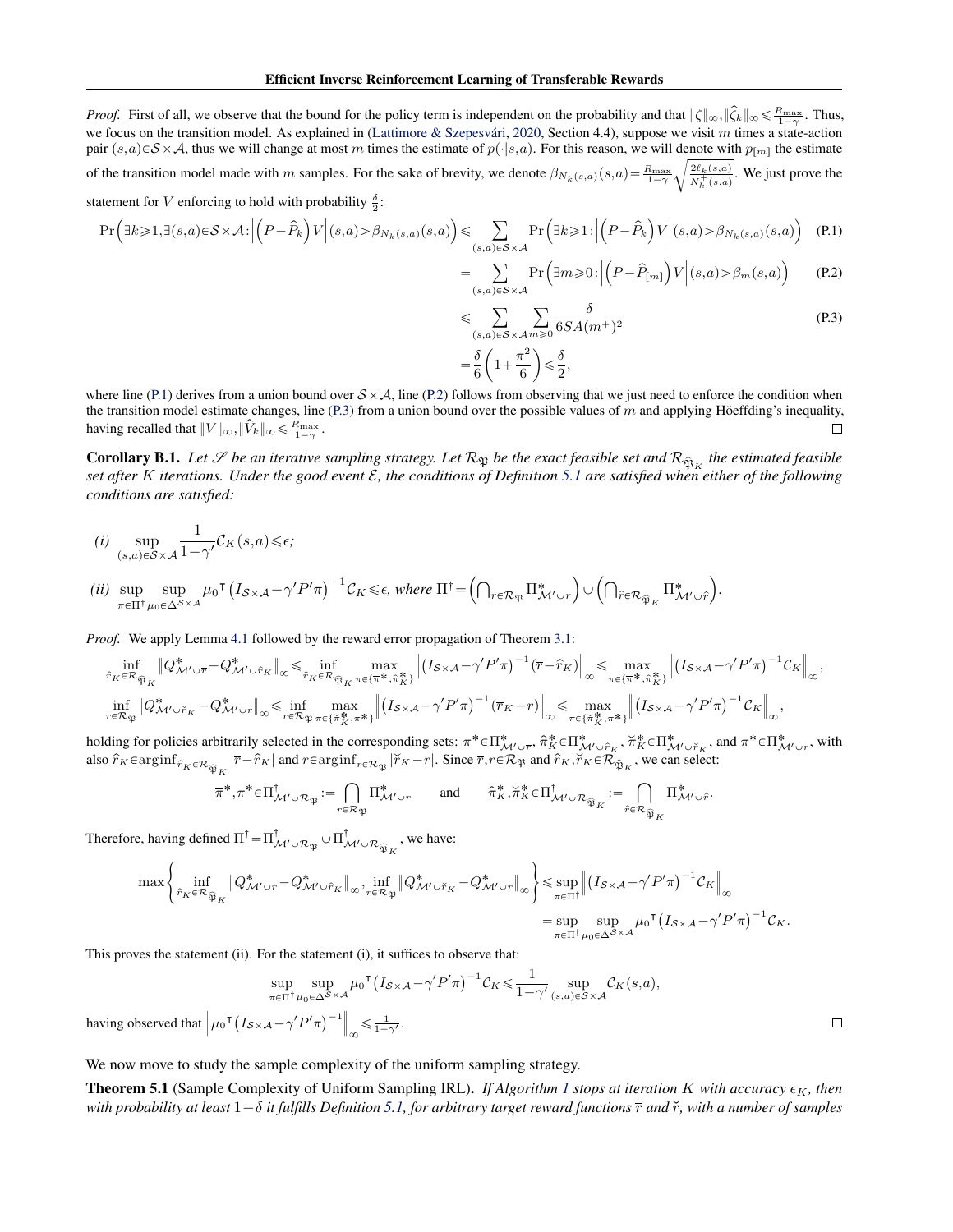<span id="page-11-0"></span>*upper bounded by:*

$$
n \leq \widetilde{\mathcal{O}}\left(\frac{\gamma^2 R_{\text{max}}^2 SA}{(1 - \gamma')^2 (1 - \gamma)^2 \epsilon_K^2}\right).
$$

*Proof.* We start from Corollary [B.1](#page-10-0) and we further bound:

$$
\frac{1}{1-\gamma'}\sup_{(s,a)\in S\times\mathcal{A}}\mathcal{C}_k(s,a) = \frac{R_{\max}}{(1-\gamma')(1-\gamma)}\sup_{(s,a)\in S\times\mathcal{A}}\left(\mathbb{1}\{N_k(s)=0\}+\gamma\sqrt{\frac{2\ell_k(s,a)}{N_k^+(s,a)}}\right)
$$

After K iterations having collected a total of  $N_K = Kn_{\text{max}}$  samples, we know that  $N_K^+(s, a) \ge \frac{N_K}{SA} \ge 1$  and, therefore,  $\mathbb{1}{N_K(s) = 0} = 0$ . Thus, it suffices to enforce for every  $(s,a) \in S \times A$ :

$$
\frac{R_{\max}\gamma}{(1-\gamma')(1-\gamma)}\sqrt{\frac{2\ell_K(s,a)}{N_K^+(s,a)}} = \epsilon_K \quad \Longrightarrow \quad N_K(s,a) = \frac{2\gamma^2 R_{\max}^2 \ell_K(s,a)}{(1-\gamma')^2 (1-\gamma)^2 \epsilon_K^2}
$$

From Lemma [B.9,](#page-14-0) we conclude that the following number of samples is sufficient to ensure the accuracy  $\epsilon$ :

$$
N_K(s, a) \le \frac{-4\gamma^2 R_{\text{max}}^2}{(1 - \gamma')^2 (1 - \gamma)^2 \epsilon_K^2} W_{-1} \left( -\frac{(1 - \gamma')^2 (1 - \gamma)^2 \epsilon_K^2}{4\gamma^2 R_{\text{max}}^2} \sqrt{\frac{\delta}{12SA}} \right)
$$
  

$$
\le \frac{8\gamma^2 R_{\text{max}}^2}{(1 - \gamma')^2 (1 - \gamma)^2 \epsilon_K^2} \log \left( \frac{4\gamma^2 R_{\text{max}}^2}{(1 - \gamma')^2 (1 - \gamma)^2 \epsilon_K^2} \sqrt{\frac{12SA}{\delta}} \right)
$$
  

$$
= \widetilde{\mathcal{O}} \left( \frac{\gamma^2 R_{\text{max}}^2}{(1 - \gamma')^2 (1 - \gamma)^2 \epsilon_K^2} \right).
$$

By summing  $n =$  $(s,a) \in S \times A$   $N_K(s,a)$ , we obtain the result.

#### B.4. Proofs of Section [6](#page-3-0)

In this section, we perform the sample complexity analysis of the TRAVEL algorithm.

#### B.4.1. CORRECTNESS OF THE ALGORITHM

The goal of this section is to prove that the algorithm will retain, in every iteration k, some optimal policy  $\pi^*$  of MDP  $\mathcal{M}' \cup \overline{r}$ , some optimal policy  $\hat{\pi}_{k+1}^*$  of MDP  $\mathcal{M}' \cup \check{r}_k$ , and  $\hat{r}_k = \mathscr{A}(\mathcal{R}_{\hat{\mathfrak{P}}_k})$  is obtained by using IRL algorithm  $\mathscr{A}$ . For every iteration  $k \in [K]$ , we define the following symbols:

$$
\epsilon_0 = \frac{1}{4(1-\gamma')},
$$
\n
$$
\epsilon_k^{\pi} = \sup_{\mu_0 \in \Delta^{S \times A}} \mu_0^{\mathsf{T}} \left( I_{S \times A} - \gamma' P' \pi \right) C_k,
$$
\n
$$
\epsilon_k = \max_{\pi \in \Pi_{k-1}^{\mathscr{A}}} \epsilon_k^{\pi},
$$
\n
$$
\Pi_k^{\mathscr{A}} = \left\{ \pi \epsilon \Delta_S^A : \sup_{\mu_0 \in \Delta^S} \mu_0^{\mathsf{T}} \left( V_{\mathcal{M}' \cup \hat{r}_k}^* - V_{\mathcal{M}' \cup \hat{r}_k}^{\pi} \right) \leq 4\epsilon_k \right\},
$$

Moreover, we recall the two special sets of policies, for every  $k \in [K]$ :

$$
\pi^* \in \Pi^{\dagger}_{\mathcal{M}' \cup \mathcal{R}_{\mathfrak{P}}} = \bigcap_{r \in \mathcal{R}_{\mathfrak{P}}} \Pi^*_{\mathcal{M}' \cup r}, \qquad \widehat{\pi}_k^* \in \Pi^{\dagger}_{\mathcal{M}' \cup \mathcal{R}_{\widehat{\mathfrak{P}}_k}} = \bigcap_{\widehat{r} \in \mathcal{R}_{\widehat{\mathfrak{P}}_k}} \Pi^*_{\mathcal{M}' \cup \widehat{r}}
$$

The following analysis will be conducted by using the symbols  $\pi^*$  and  $\hat{\pi}_k^*$  as *arbitrary* policies belonging to the corresponding sets. Notice, by the way, that, under Assumption [4.1,](#page-2-0) we have  $(\pi')^E \in \prod_{\mathcal{M}' \cup \mathcal{R}_{\mathfrak{P}}}^{\dagger}$ .

**Lemma B.5** ( $\pi^*$  propagation). *Under the good event*  $\mathcal{E}$ , if  $\pi^*, \hat{\pi}_k^* \in \Pi_{k-1}^{\mathscr{A}}$  *then*  $\pi^* \in \Pi_k^{\mathscr{A}}$ .

*Proof.* Let us start with the following inequality, defined in terms of  $r \in \mathcal{R}_{\mathfrak{P}}$ , that will be specified later:

$$
V_{\mathcal{M}'\cup\hat{r}_k}^* - V_{\mathcal{M}'\cup\hat{r}_k}^{\pi^*} = \underbrace{V_{\mathcal{M}'\cup\hat{r}_k}^* - V_{\mathcal{M}'\cup r}^*}_{\text{(a)}} + \underbrace{V_{\mathcal{M}'\cup r}^* - V_{\mathcal{M}'\cup\hat{r}_k}^{\pi^*}}_{\text{(b)}}.
$$

 $\Box$ 

.

.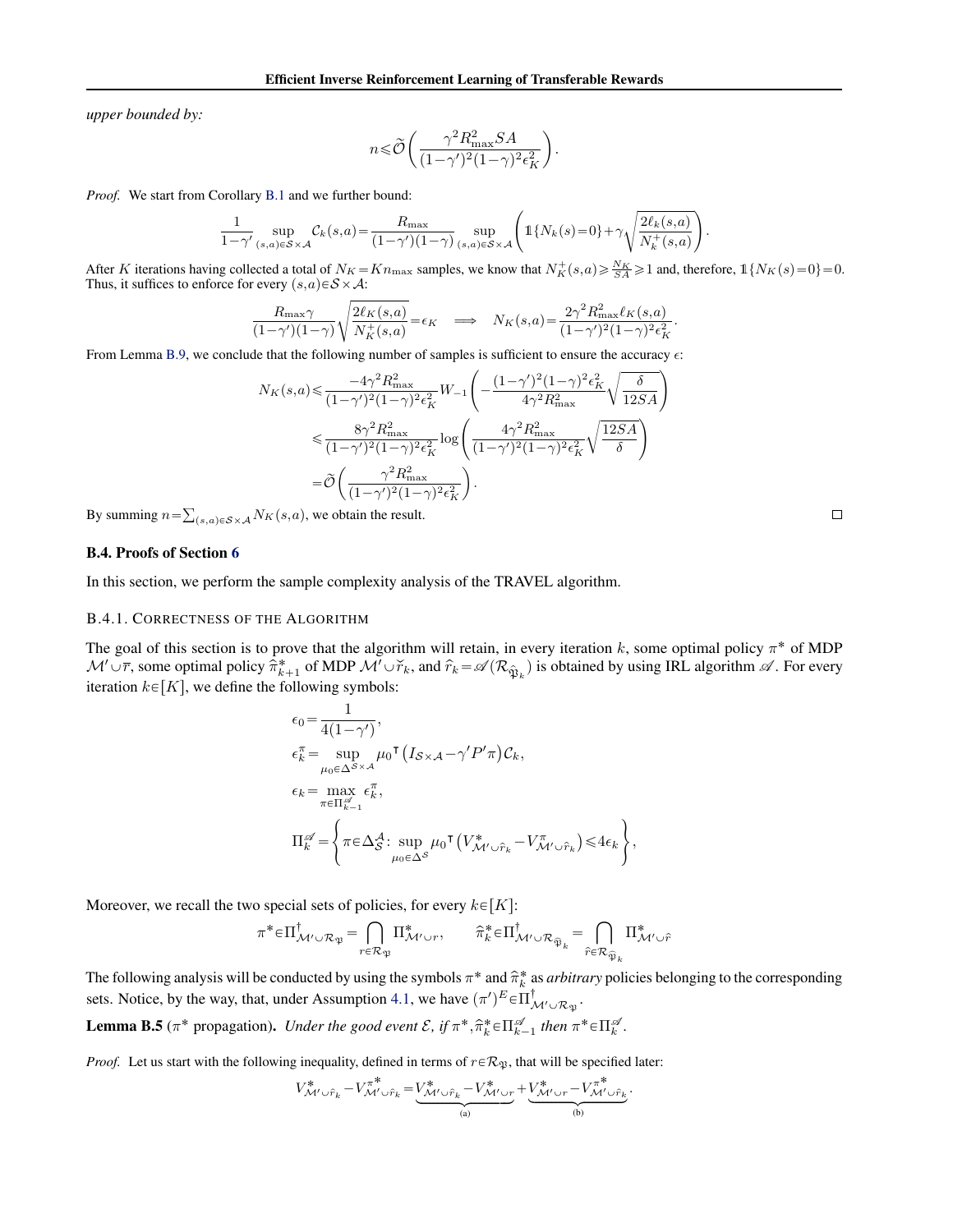<span id="page-12-0"></span>For (b) we observe that  $V^*_{\mathcal{M}' \cup r} = V^{\pi^*}_{\mathcal{M}' \cup r}$ , that follows by definition of  $\pi^*$ . Now we have:

$$
\left|V_{\mathcal{M}'\cup r}^{\pi^*} - V_{\mathcal{M}'\cup\hat{r}_k}^{\pi^*}\right| \leq (I_S - \gamma'\pi^*P')^{-1}\pi^*|\hat{r}_k - r| \tag{P.4}
$$

$$
\leq (I_S - \gamma' \pi^* P')^{-1} \pi^* C_k,\tag{P.5}
$$

where line (P.4) derives from Lemma [B.2,](#page-8-0) line (P.5) from the reward error propagation (Theorem [3.1\)](#page-1-0), having taken  $r \in \arginf_{r \in \mathcal{R}_{\mathfrak{P}}} |\hat{r}_k - r|$ , and from the good event definition (Lemma [B.4\)](#page-9-0). By taking the  $L_{\infty}$ -norm, and recalling that  $\pi^* \in \Pi_{k=1}^{\infty}$ , we deduce:

$$
\sup_{\mu_0 \in \Delta S} \mu_0^{\mathsf{T}} \left( V_{\mathcal{M}' \cup r}^* - V_{\mathcal{M}' \cup \hat{r}_k}^{\pi^*} \right) = \epsilon_k^{\pi^*} \leq \max_{\pi \in \Pi_{k-1}^{\mathscr{A}}} \epsilon_k^{\pi} = \epsilon_k.
$$
\n(P.6)

For (a) instead we observe that:

$$
V^*_{\mathcal{M}' \cup \hat{r}_k} - V^*_{\mathcal{M}' \cup r} = V^{\hat{\pi}^*}_{\mathcal{M}' \cup \hat{r}_k} - V^{\pi^*}_{\mathcal{M}' \cup r}
$$
\n
$$
(P.7)
$$

$$
= \left| \max_{\pi \in \Pi_{k-1}^{\mathscr{A}}} V_{\mathcal{M}' \cup \hat{r}_k}^{\pi} - \max_{\pi \in \Pi_{k-1}^{\mathscr{A}}} V_{\mathcal{M}' \cup r}^{\pi} \right|
$$
  
\n
$$
\leq \max_{\pi \in \Pi_{k-1}^{\mathscr{A}}} |V_{\mathcal{M}' \cup \hat{r}_k}^{\pi} - V_{\mathcal{M}' \cup r}^{\pi}|,
$$
\n(P.8)

where line (P.7) follows by definitions of  $\hat{\pi}_k^*$  and  $\pi^*$  and line (P.8) is obtained by recalling that  $\pi^*, \hat{\pi}_k^* \in \Pi_{k-1}^{\mathscr{A}}$ . Thus, we have:

$$
\sup_{\mu_0 \in \Delta S} \max_{\pi \in \Pi_{k-1}^{\mathscr{A}}} \mu_0^{\mathsf{T}} \left( V^{\pi}_{\mathcal{M}' \cup \hat{r}_k} - V^{\pi}_{\mathcal{M}' \cup r} \right) = \epsilon_k,
$$

with an analogous derivation as the one employed starting from line (P.4), taking again  $r \in \arginf_{r \in \mathcal{R}_{\mathfrak{P}}} |\hat{r}_k - r|$ . It follows that  $\sup_{\mu_0 \in \Delta S} \mu_0^{\intercal} \left( V_{\mathcal{M}' \cup \hat{r}_k}^* - \hat{V}_{\mathcal{M}' \cup \hat{r}_k}^{\pi^*} \right) \leq 2\epsilon_k \leq 4\epsilon_k$ , from which  $\pi^* \in \Pi_k^{\mathscr{A}}$ .  $\Box$ 

**Lemma B.6** (Accuracy Improvement). *Under the good event*  $\mathcal{E}$ , for every  $\pi \in \Delta_S^A$  and  $k' > k$  there exists  $\hat{r}_{k'} \in \mathcal{R}_{\hat{\mathfrak{P}}_{k'}}$  such *that:*

$$
\sup_{\mu_0 \in \Delta^S} \mu_0^{\mathsf{T}} \left( V^{\pi}_{\mathcal{M}' \cup \hat{r}_{k'}} - V^{\pi}_{\mathcal{M}' \cup \hat{r}_k} \right) \leq 2\epsilon_k^{\pi}.
$$

*Proof.* Under the good event, the confidence intervals are non-increasing in k, i.e., for  $k' > k$  we have  $C_{k'} \leq C_k$ . Consequently, having fixed a policy  $\pi \in \Delta_S^{\mathcal{A}}$ , it follows that  $\epsilon_{k'}^{\pi} \leq \epsilon_k^{\pi}$ . Thus, let

$$
V_{\mathcal{M}'\cup\hat{r}_{k'}}^{\pi} - V_{\mathcal{M}'\cup\hat{r}_{k}}^{\pi} = V_{\mathcal{M}'\cup\hat{r}_{k'}}^{\pi} - V_{\mathcal{M}'\cup r}^{\pi} + V_{\mathcal{M}'\cup r}^{\pi} - V_{\mathcal{M}'\cup\hat{r}_{k}}^{\pi}
$$
  
\n
$$
\leq (I_{\mathcal{S}} - \gamma' \pi P')^{-1} \pi(|\hat{r}_{k'} - r| + |r - \hat{r}_{k}|)
$$
  
\n
$$
\leq (I_{\mathcal{S}} - \gamma' \pi P')^{-1} \pi(|\hat{r}_{k'} - r| + |r - \hat{r}_{k}|)
$$
 (P.9)

$$
\leqslant (I_{\mathcal{S}} - \gamma' \pi P')^{-1} \pi (\mathcal{C}_{k'} + \mathcal{C}_k), \tag{P.10}
$$

where line (P.9) is obtained from Lemma [B.2,](#page-8-0) line (P.10) derives from the reward error propagation (Theorem [3.1\)](#page-1-0), having taken  $\hat{r}_{k'} \in \text{arginf}_{\hat{r}_{k'} \in \mathcal{R}_{\widehat{\mathfrak{P}}_k}} |\hat{r}_{k'} - r|$  for the first addendum and  $r \in \text{arginf}_{r \in \mathcal{R}_{\mathfrak{P}}} |r - \hat{r}_k|$  for the second addendum, and from the good event definition (Lemma [B.4\)](#page-9-0). Thus, we have:

$$
\sup_{\mu_0 \in \Delta S} \mu_0^{\mathsf{T}} \left( V_{\mathcal{M}' \cup \hat{r}_{k'}}^{\pi} - V_{\mathcal{M}' \cup \hat{r}_k}^{\pi} \right) \leq \sup_{\mu_0 \in \Delta S} \mu_0^{\mathsf{T}} \left( I_S - \gamma' \pi P' \right)^{-1} \pi C_{k'} + \sup_{\mu_0 \in \Delta S} \mu_0^{\mathsf{T}} \left( I_S - \gamma' \pi P' \right)^{-1} \pi C_k = \epsilon_{k'}^{\pi} + \epsilon_k^{\pi} \leq 2\epsilon_k^{\pi},
$$
\nust recalled that  $\epsilon_{k'}^{\pi} \leq \epsilon_k^{\pi}$ .

having just recalled that  $\epsilon_{k'}^{\pi} \leq \epsilon_k^{\pi}$ .

**Lemma B.7.** Under the good event  $\mathcal{E}$ , if  $\hat{\pi}_k^*, \xi \in \Pi_{k-1}^{\mathscr{A}}$  and  $\xi \notin \Pi_k^{\mathscr{A}}$  then  $\xi$  is suboptimal for some reward  $\hat{r}_{k'} \in \mathcal{R}_{\hat{\mathfrak{P}}_{k'}}$  for all  $k' \geqslant k$ .

*Proof.* Let us consider the following decomposition:

$$
\begin{aligned} V_{\mathcal{M}'\cup\hat{r}_{k'}}^{\xi} - V_{\mathcal{M}'\cup\hat{r}_{k'}}^{\ast} \leq & V_{\mathcal{M}'\cup\hat{r}_{k'}}^{\xi} - V_{\mathcal{M}'\cup\hat{r}_{k'}}^{\hat{\pi}^{\ast}_k} \\ = & \underbrace{V_{\mathcal{M}'\cup\hat{r}_{k'}}^{\xi} - V_{\mathcal{M}'\cup\hat{r}_{k}}^{\xi}}_{\mathrm{(a)}} + \underbrace{V_{\mathcal{M}'\cup\hat{r}_{k}}^{\xi} - V_{\mathcal{M}'\cup\hat{r}_{k}}^{\hat{\pi}^{\ast}_k} + V_{\mathcal{M}'\cup\hat{r}_{k}}^{\hat{\pi}^{\ast}_k} - V_{\mathcal{M}'\cup\hat{r}_{k'}}^{\hat{\pi}^{\ast}_k}, \\ \end{aligned}
$$

where the inequality follows from  $V^*_{\mathcal{M}' \cup \hat{r}_{k'}} \geq V_{\mathcal{M}' \cup \hat{r}_{k'}}^{\hat{\pi}^*_{k}}$ . For (a) and (c) we apply Lemma B.6, having taken  $\hat{r}_{k'} \in \arginf_{\hat{r}_{k'}} \in \arginf_{\hat{r}_{k'}} = r | \hat{r}_{k'} - r |$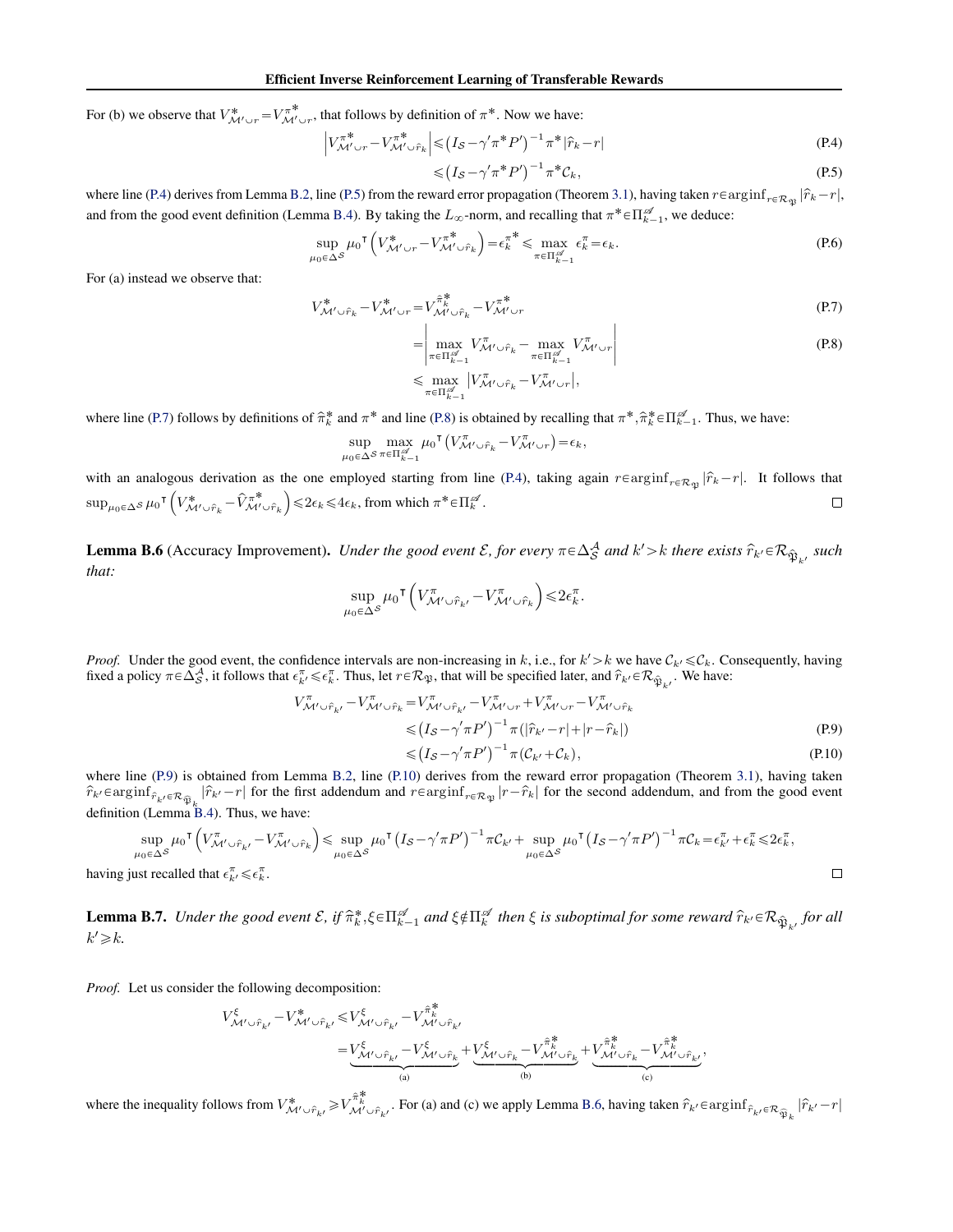<span id="page-13-0"></span>and  $r \in \text{arginf}_{r \in \mathcal{R}_{\mathfrak{P}}} |r - \hat{r}_k|$  and we recall that  $\xi, \hat{\pi}_k^* \in \Pi_{k-1}^{\mathscr{A}}$  obtaining:

$$
\label{eq:4.1} \begin{split} & \sup_{\mu_0 \in \Delta \mathcal{S}} \mu_0{}^\mathsf{T} \left( V_{\mathcal{M}^\prime \cup \hat{r}_{k^\prime}}^\xi - V_{\mathcal{M}^\prime \cup \hat{r}_k}^\xi \right) { \leq } 2 \epsilon_k^\xi { \leq } 2 \epsilon_k, \\ & \sup_{\mu_0 \in \Delta \mathcal{S}} \mu_0{}^\mathsf{T} \left( V_{\mathcal{M}^\prime \cup \hat{r}_k}^{\hat{\pi}^\#_k} - V_{\mathcal{M}^\prime \cup \hat{r}_{k^\prime}}^{\hat{\pi}^\#_k} \right) { \leq } 2 \epsilon_k^{\hat{\pi}^\#_k} { \leq } 2 \epsilon_k. \end{split}
$$

For (b), we first note that  $V_{\mathcal{M}' \cup \hat{r}_k}^{\hat{\pi}_k^*} = V_{\mathcal{M}' \cup \hat{r}_k}^*$  and then we observe that  $\xi \notin \Pi_k^{\mathscr{A}}$  from which:

$$
\sup_{\mu_0 \in \Delta S} \mu_0^{\mathsf{T}} \left( V_{\mathcal{M}^{\prime} \cup \hat{r}_k}^{\hat{\pi}_k^*} - V_{\mathcal{M}^{\prime} \cup \hat{r}_k}^{\xi} \right) = \sup_{\mu_0 \in \Delta S} \mu_0^{\mathsf{T}} \left( V_{\mathcal{M}^{\prime} \cup \hat{r}_k}^* - V_{\mathcal{M}^{\prime} \cup \hat{r}_k}^{\xi} \right) > 4\epsilon_k.
$$

Putting all together we have that  $V_{\mathcal{M}' \cup \hat{r}_{k'}}^{\xi} - V_{\mathcal{M}' \cup \hat{r}_{k'}}^* < 0$  from which we conclude that  $\xi$  cannot be optimal for  $k' \ge k$ .

**Corollary B.2.** If  $\epsilon_0 = \frac{1}{4(1-\gamma)}$ , then for every  $k \ge 0$ , it holds that  $\pi^*, \hat{\pi}_{k+1}^* \in \Pi_k^{\mathscr{A}}$ .

*Proof.* We prove the result by induction on k. For  $k=0$  we have that for every policy  $\pi \in \Delta_S^A$  we have  $\sup_{\mu_0 \in \Delta S} \mu_0^{\intercal} \left( V^*_{\mathcal{M}' \cup \hat{r}_0} - V^{\pi}_{\mathcal{M}' \cup \hat{r}_0} \right) \leq \frac{1}{1-\gamma} \leq 4\epsilon_0$ . Thus,  $\Pi_0^{\mathscr{A}} = \Delta_S^{\mathcal{A}}$ , and in particular  $\pi^*, \hat{\pi}_1^* \in \Pi_0^{\mathscr{A}}$ . Suppose that for every  $k' < k$  the statement hold, we prove it that it holds for k. Take  $k'=k-1$ , from the inductive hypothesis we have that  $\pi^*, \hat{\pi}_k^* \in \Pi_{k-1}^{\mathscr{A}}$ . Then, from Lemma [B.5](#page-11-0) it holds that  $\pi^* \in \Pi_k^{\mathscr A}$ . By contradiction, suppose  $\hat{\pi}_{k+1}^* \notin \Pi_k^{\mathscr A}$ . Then, let  $j \leq k$  be the iteration such that  $\hat{\pi}_{k+1}^* \in \Pi_{j-1}^{\mathscr A}$  and  $\hat{\pi}_{k+1}^* \notin \Pi_j^{\mathscr{A}}$ . From the inductive hypotesis, we have that  $\hat{\pi}_j^* \in \Pi_{j-1}^{\mathscr{A}}$ . Thus, from Lemma [B.7,](#page-12-0) it must be that  $\hat{\pi}_{k+1}^*$  is suboptimal for all  $j' \geq j$ , in particular for  $j' = k+1$ , that is a contradiction.

**Lemma B.8.** Under the good event, let  $\widetilde{r} \in \arg\inf_{r \in \mathcal{R}_{\mathfrak{P}}} ||r - \widehat{r}_k||_{\infty}$  where  $\widehat{r}_k = \mathscr{A}(\mathcal{R}_{\widehat{\mathfrak{P}}_k})$ , if  $\pi \in \Pi_k^{\mathscr{A}}$  and  $\pi^*, \widehat{\pi}_k^* \in \Pi_{k-1}^{\mathscr{A}}$  then  $\sup_{\mu_0 \in \Delta} s \mu_0 \mathsf{I}\left(V_{\mathcal{M}' \cup \tilde{r}}^* - V_{\mathcal{M}' \cup \tilde{r}}^{\pi}\right) \leq 6\epsilon_k.$ 

*Proof.* Let us consider the following derivation for  $\hat{r}_k \in \mathcal{A}(\mathcal{R}_{\hat{\mathfrak{P}}_k})$  and  $\tilde{r} \in \arg\inf_{r \in \mathcal{R}_{\hat{\mathfrak{P}}}} \|r - \hat{r}_k\|_{\infty}$ :

$$
V^*_{\mathcal{M}'\cup \hat{r}} - V^{\pi}_{\mathcal{M}'\cup \hat{r}} = \underbrace{V^*_{\mathcal{M}'\cup \hat{r}} - V^*_{\mathcal{M}'\cup \hat{r}_k}}_{\text{(a)}} + \underbrace{V^*_{\mathcal{M}'\cup \hat{r}_k} - V^{\pi}_{\mathcal{M}'\cup \hat{r}_k}}_{\text{(b)}} + \underbrace{V^{\pi}_{\mathcal{M}'\cup \hat{r}_k} - V^{\pi}_{\mathcal{M}'\cup \hat{r}}}_{\text{(c)}}.
$$

For (b), we have that  $\sup_{\mu_0 \in \Delta S} \mu_0 \int \left( V^*_{\mathcal{M}' \cup \hat{r}_k} - V^{\pi}_{\mathcal{M}' \cup \hat{r}_k} \right) \leq 4\epsilon_k$  since  $\pi \in \Pi^{\mathcal{A}}_k$ . For (a), we have already proved in Equation [\(P.6\)](#page-12-0) that  $\sup_{\mu_0 \in \Delta S} \mu_0^{\intercal} \left( V^*_{\mathcal{M}' \cup \tilde{r}} - V^*_{\mathcal{M}' \cup \hat{r}_k} \right) \leq \epsilon_k$  recalling the definition of  $\tilde{r}$ . For (c), by definition of  $\epsilon_k^{\pi}$  and recalling the definition of  $\tilde{r}$  we have that  $\sup_{\mu_0 \in \Delta S} \mu_0^{\mathsf{T}} \left( V^{\pi}_{\mathcal{M}' \cup \hat{r}_k} - V^{\pi'}_{\mathcal{M}' \cup \hat{r}} \right) \leq \epsilon_k^{\pi} \leq \epsilon_k$ .  $\Box$ 

#### B.4.2. SAMPLE COMPLEXITY

**Theorem 6.1** (Sample Complexity of TRAVEL). *If Algorithm [2](#page-3-0) stops at iteration K with accuracy*  $\epsilon_K$  *and accuracy*  $\epsilon_{K-1}$ at the previous iteration, then with probability at least  $1{-}\delta$  it fulfills Definition [5.1,](#page-2-0) for arbitrary target reward functions  $\overline{r}$ and  $\widetilde{r}$ , with a number of samples upper bounded by  $n = \sum_{(s,a) \in S \times A} N_K(s,a)$  where:

$$
N_K(s, a) \leq \tilde{\mathcal{O}}\left(\min\left\{\frac{\gamma^2 R_{\text{max}}^2}{(1-\gamma')^2(1-\gamma)^2\epsilon_K^2}, \frac{\gamma^2 R_{\text{max}}^2\epsilon_{K-1}^2}{(1-\gamma)^2(-A(s, a))^2\epsilon_K^2}\right\}\right)
$$

.

*Proof.* First of all, we observe that TRAVEL is optimizing a tighter bound (Corollary [B.1](#page-10-0) (ii)) compared to that of Uniform Sampling IRL (Corollary [B.1](#page-10-0) (i)). Thus, it follows that the sample complexity of Uniform Sampling IRL applies to TRAVEL too. We now turn to the problem-dependent analysis. Let us recall the definition of advantage function  $A^*_{\mathcal{M}' \cup \tilde{r}}(s,a) = Q^*_{\mathcal{M}' \cup \tilde{r}}(s,a) - V^*_{\mathcal{M}' \cup \tilde{r}}(s)$ . We first derive a value of  $N_K(s,a)$  so that for all  $(s,a) \in S \times A$  it holds that:

$$
\mathcal{C}_K(s,a) = \frac{R_{\max}}{1-\gamma} \left( \mathbb{1}\{N_k(s) = 0\} + \gamma \sqrt{\frac{2\ell_k(s,a)}{N_k^+(s,a)}} \right) \leqslant \frac{-A^*_{\mathcal{M}' \cup \tilde{r}}(s,a) \epsilon_K}{6\epsilon_{K-1}}.
$$

From which we obtain, having applied Lemma [B.9:](#page-14-0)

$$
N_K(s,a) = \frac{72\gamma^2 R_{\text{max}}^2 \ell_K(s,a) \epsilon_{K-1}^2}{(1-\gamma)^2 (-A_{\mathcal{M}'\cup\tilde{r}}^*(s,a))^2 \epsilon_K^2} \le \frac{288\gamma^2 R_{\text{max}}^2 \epsilon_{K-1}^2}{(1-\gamma)^2 (-A_{\mathcal{M}'\cup\tilde{r}}^*(s,a))^2 \epsilon_K^2} \log\left(\frac{144\gamma^2 R_{\text{max}}^2 \epsilon_{K-1}^2}{(1-\gamma)^2 (-A_{\mathcal{M}'\cup\tilde{r}}^*(s,a))^2 \epsilon_K^2}\sqrt{\frac{12SA}{\delta}}\right)
$$

$$
= \widetilde{\mathcal{O}}\left(\frac{\gamma^2 R_{\text{max}}^2 \epsilon_{K-1}^2}{(1-\gamma)^2 (-A_{\mathcal{M}'\cup\tilde{r}}^*(s,a))^2 \epsilon_K^2}\right).
$$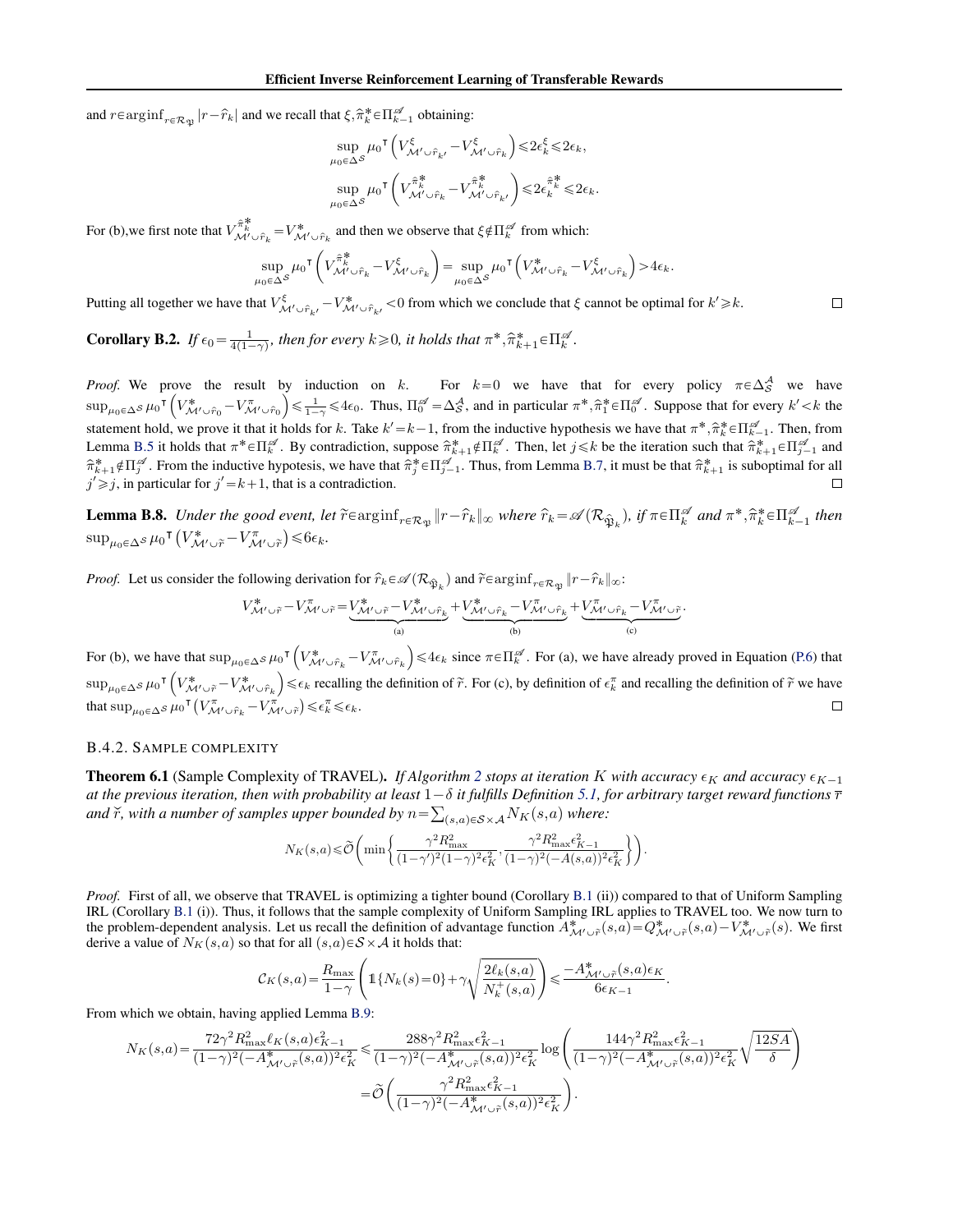<span id="page-14-0"></span>From Lemma [B.8,](#page-13-0) we know that  $\sup_{\mu_0 \in \Delta S} \mu_0^{\dagger}$  $V^\ast_{\mathcal{M}'\cup\widetilde{r}}-V^\pi_{\mathcal{M}'\cup\widetilde{r}}$  $\psi_{\mu_0 \in \Delta S} \mu_0^{\mathsf{T}} \left( V_{\mathcal{M}' \cup \tilde{r}}^* - V_{\mathcal{M}' \cup \tilde{r}}^{\pi} \right) \leq 6\epsilon_K$ . Thus, we have for every  $\pi \in \Pi_K^{\mathscr{A}}$ :

$$
I_S - \gamma' \pi P' \rbrack^{-1} \pi C_{K-1} \leq -\frac{\epsilon_K}{6\epsilon_{K-1}} \left( I_S - \gamma' \pi P' \right)^{-1} \pi A_{\mathcal{M}' \cup \tilde{r}}^*
$$
  

$$
= \frac{\epsilon_K}{6\epsilon_{K-1}} \left( V_{\mathcal{M}' \cup \tilde{r}}^* - V_{\mathcal{M}' \cup \tilde{r}}^{\pi} \right) \leq \epsilon_K,
$$

where the equality follows from Lemma [B.3.](#page-9-0)

#### B.5. Technical Lemmas

**Lemma B.9.** Let  $a, b \ge 0$  such that  $2a\sqrt{b} > e$ . Then, the inequality  $x \ge a\log(bx^2)$  is satisfied for all  $x \ge -2aW_{-1}\left(-\frac{1}{2a} + \frac{1}{2a}\right)$ *ed for all*  $x \ge -2aW_{-1}\left(-\frac{1}{2a\sqrt{b}}\right)$ , where  $W_{-1}$  is the secondary component of the Lambert W function. Moreover,  $-2aW_{-1}\left(-\frac{1}{2a}\right)$  $\left(\frac{1}{2a\sqrt{b}}\right) \leqslant 4a\log(2a\sqrt{b}).$ 

*Proof.* Let us consider the following derivation:

$$
x \ge a \log(bx^2) \implies e^x \ge b^a x^{2a} \implies -\frac{x}{2a} e^{-\frac{x}{2a}} \ge -\frac{1}{2a\sqrt{b}}.
$$

Now we apply the Lambert W function, under the assumption  $-\frac{1}{2a\sqrt{b}} \leq -\frac{1}{e}$ :

$$
x \leqslant -2aW_0\left(-\frac{1}{2a\sqrt{b}}\right) \quad \text{or} \quad x \geqslant -2aW_{-1}\left(-\frac{1}{2a\sqrt{b}}\right),
$$

where  $W_0$  is the principal component of the Lambert W function. We consider only the second inequality. Now, we bound the Lambert W where  $W_0$  is the principal component of the Lambert w function. We consider only the second inequality. Now, we bound<br>function starting from the inequality [\(Chatzigeorgiou,](#page-5-0) [2013\)](#page-5-0):  $W_{-1}(-e^{-u-1}) \ge -1 - \sqrt{2u} - u$ . From which

$$
-2aW_{-1}\left(-\frac{1}{2a\sqrt{b}}\right) \leq 2\sqrt{2}a\sqrt{\log(2a\sqrt{b})-1} + 2a\log(2a\sqrt{b}) \leq 4a\log(2a\sqrt{b}),
$$

having bounded  $\sqrt{x-1} \leq \frac{1}{2}x$ .

# C. Related Works

The IRL problem was introduced by [Ng & Russell](#page-5-0) [\(2000\)](#page-5-0). Most early IRL algorithms assume that the dynamics of the system are known. Many criteria were proposed for selecting a *good* reward function in the feasible reward set, based on features matching [\(Abbeel & Ng,](#page-5-0) [2004\)](#page-5-0), maximum margin [\(Ratliff et al.,](#page-6-0) [2006a\)](#page-6-0), maximum entropy [\(Ziebart et al.,](#page-6-0) [2008;](#page-6-0) [2010\)](#page-6-0), Bayesian framework [\(Ramachandran & Amir,](#page-5-0) [2007\)](#page-5-0), boosting methods [\(Ratliff et al.,](#page-6-0) [2006b\)](#page-6-0) and Gaussian processes [\(Levine et al.,](#page-5-0) [2011\)](#page-5-0). A limited number of IRL algorithms can be considered model-free: Relative Entropy Inverse Reinforcement Learning [\(Boularias et al.,](#page-5-0) [2011\)](#page-5-0), Generative Adversarial Imitation Learning [\(Ho & Ermon,](#page-5-0) [2016\)](#page-5-0), Gradient-based Inverse Reinforcement Learning [\(Pirotta & Restelli,](#page-5-0) [2016\)](#page-5-0) and its extensions [\(Metelli et al.,](#page-5-0) [2017;](#page-5-0) [2020;](#page-5-0) [Ramponi et al.,](#page-6-0) [2020b;a\)](#page-6-0). Other works on Imitation Learning use an active approach, such as the one used in this paper. [Judah et al.](#page-5-0) [\(2012\)](#page-5-0) draw a reduction from active imitation learning to i.i.d. active learning. In [\(Ross & Bagnell,](#page-6-0) [2010\)](#page-6-0) and [\(Ross et al.,](#page-6-0) [2011\)](#page-6-0), the authors propose two approaches based on executing the estimated policy and asking an oracle for a dataset containing the action performed by the expert. In these papers, however, no guarantees on the sample complexity are provided. The closest work to ours is by [Lopes et al.](#page-5-0) [\(2009\)](#page-5-0), which propose a method to actively ask for samples from a generator to perform IRL, adopting a Bayesian approach. However, they assume knowledge of the real transition model and the main effort lies in estimating the expert's policy. Since we do not assume the knowledge of the transition model, this work is not fully comparable to our setting.

### D. Efficient Implementation

In this appendix, we provide a formulation of the optimization problem in Equation [\(2\)](#page-4-0) that is convex. We follow an implementation similar to [\(Zanette et al.,](#page-6-0) [2019\)](#page-6-0). As first step, we move the optimization from the policies  $\pi$  on the visitation distribution  $\mu$ . This allow, as in [\(Zanette et al.,](#page-6-0) [2019\)](#page-6-0), to put the inner maximization into a matrix form:

$$
\max_{\bm{x}}\left[\begin{matrix}\mathcal{C}_{k+1}\\\mathbf{0}_{\mathcal{S}\times\mathcal{A}}\\\mathbf{0}_{\mathcal{S}}\end{matrix}\right]^\intercal\bm{x}
$$

 $\Box$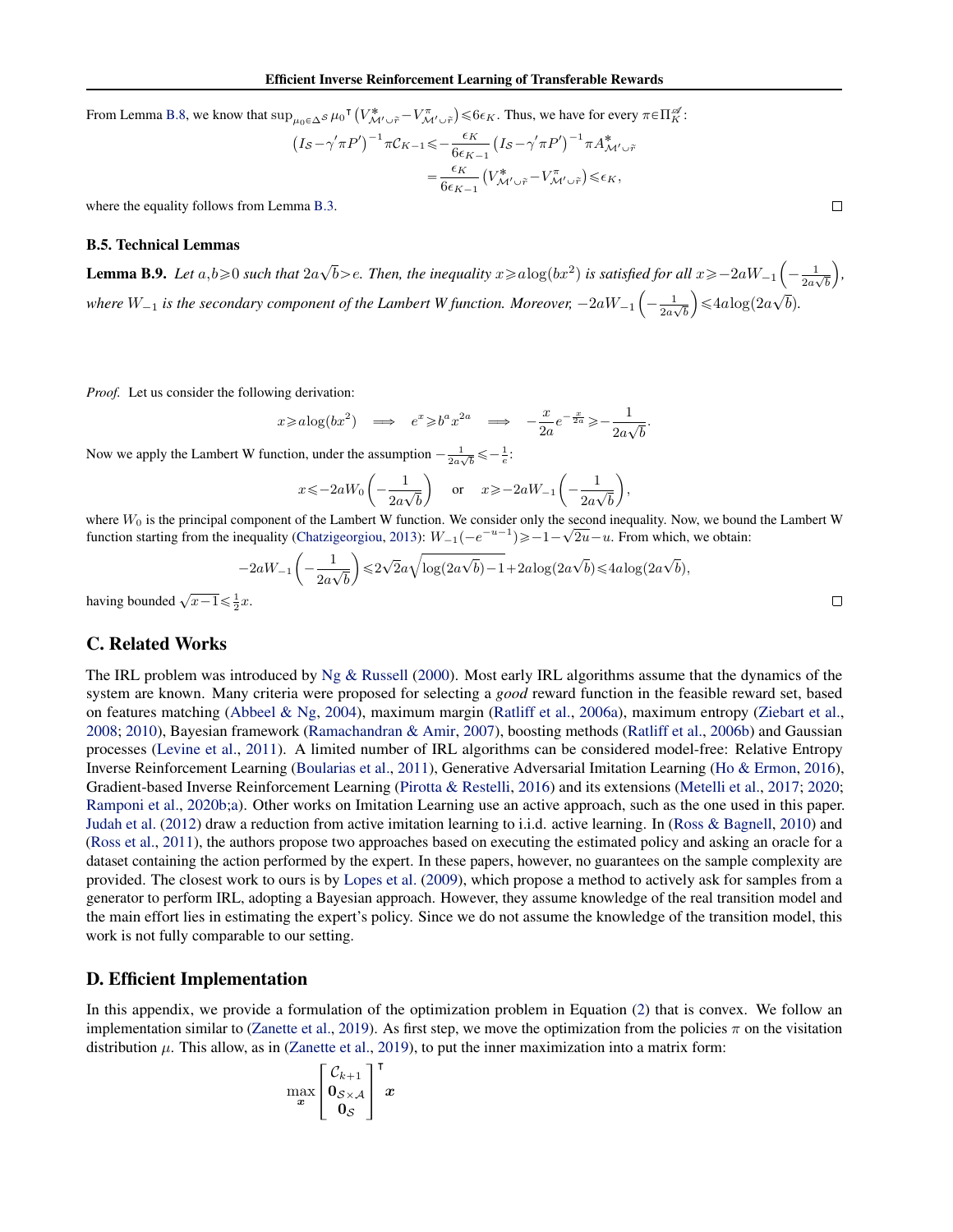s.t. 
$$
\begin{bmatrix} E^{\mathsf{T}} - \gamma'(P')^{\mathsf{T}} & -I_{\mathcal{S}} & \mathbf{0}_{\mathcal{S}} \\ \mathbf{0}_{\mathcal{S} \times \mathcal{A}}^{\mathsf{T}} & \mathbf{1}_{\mathcal{S}}^{\mathsf{T}} & 0 \\ \hat{r}_k^{\mathsf{T}} & -(EV^*_{\mathcal{M}' \cup \hat{r}_k})^{\mathsf{T}} & -1 \end{bmatrix} \mathbf{x} = \begin{bmatrix} \mathbf{0}_{\mathcal{S}} \\ 1 \\ -4\epsilon_k \end{bmatrix}
$$

$$
\mathbf{x} \ge 0
$$

where  $x =$  $\left| \begin{array}{c} \mu \\ \mu \end{array} \right|$  $\mu_0$ t  $\epsilon \in \mathbb{R}^{S \times A + S + 1}$  and  $C_{k+1}$  is equal to:

»

fi

$$
\mathcal{C}_{k+1}(s,a) = \frac{R_{\max}}{1-\gamma} \left( \mathbb{1}\{N_{k+1}(s) = 0\} + \sqrt{\frac{2\ell_k(s,a)}{N_{k+1}^+(s,a)}} \right)
$$

Now we formulate the dual of this linear program:

$$
\min_{\mathbf{y}} \begin{bmatrix} \mathbf{0}_{\mathcal{S}} \\ 1 \\ -4\epsilon_{k} \end{bmatrix}^T \mathbf{y}
$$
\ns.t. 
$$
\begin{bmatrix} E^{\mathsf{T}} - \gamma'(P')^{\mathsf{T}} & -I_{\mathcal{S}} & \mathbf{0}_{\mathcal{S}} \\ \mathbf{0}_{\mathcal{S} \times \mathcal{A}}^{\mathsf{T}} & \mathbf{1}_{\mathcal{S}}^{\mathsf{T}} & 0 \\ \hat{r}_{k}^{\mathsf{T}} & -(E V^*_{\mathcal{M}' \cup \hat{r}_{k}})^{\mathsf{T}} & -1 \end{bmatrix}^{\mathsf{T}} \mathbf{y} \geq \begin{bmatrix} \mathcal{C}_{k+1} \\ \mathbf{0}_{\mathcal{S} \times \mathcal{A}} \\ \mathbf{0}_{\mathcal{S}} \end{bmatrix}
$$

From that we can formulate the minimax optimization problem in Equation [\(2\)](#page-4-0) as a convex minimization problem, recalling that  $N_{k+1}(s,a) = N_k(s,a) + n_{k+1}(s,a)$ :

$$
\min_{n_{k+1},y} \begin{bmatrix} \mathbf{0}_{\mathcal{S}} \\ 1 \\ -4\epsilon_{k} \end{bmatrix}^{T} \mathbf{y}
$$
\ns.t. 
$$
\begin{bmatrix} E^{\mathsf{T}} - \gamma'(P')^{\mathsf{T}} & -I_{\mathcal{S}} & \mathbf{0}_{\mathcal{S}} \\ \mathbf{0}_{\mathcal{S}\times\mathcal{A}}\mathsf{T} & \mathbf{1}_{\mathcal{S}}\mathsf{T} & 0 \\ \hat{r}_{k}^{\mathsf{T}} & -(EV^{*}_{\mathcal{M}'\cup\hat{r}_{k}})^{\mathsf{T}} & -1 \end{bmatrix}^{T} \mathbf{y} \geq \begin{bmatrix} \mathcal{C}_{k+1} \\ \mathbf{0}_{\mathcal{S}\times\mathcal{A}} \\ \mathbf{0}_{\mathcal{S}} \end{bmatrix}
$$
\n
$$
n_{k+1}(s,a) \geq 0
$$
\n
$$
\sum_{(s,a)\in\mathcal{S}\times\mathcal{A}} n_{k+1}(s,a) \leq n_{\max}
$$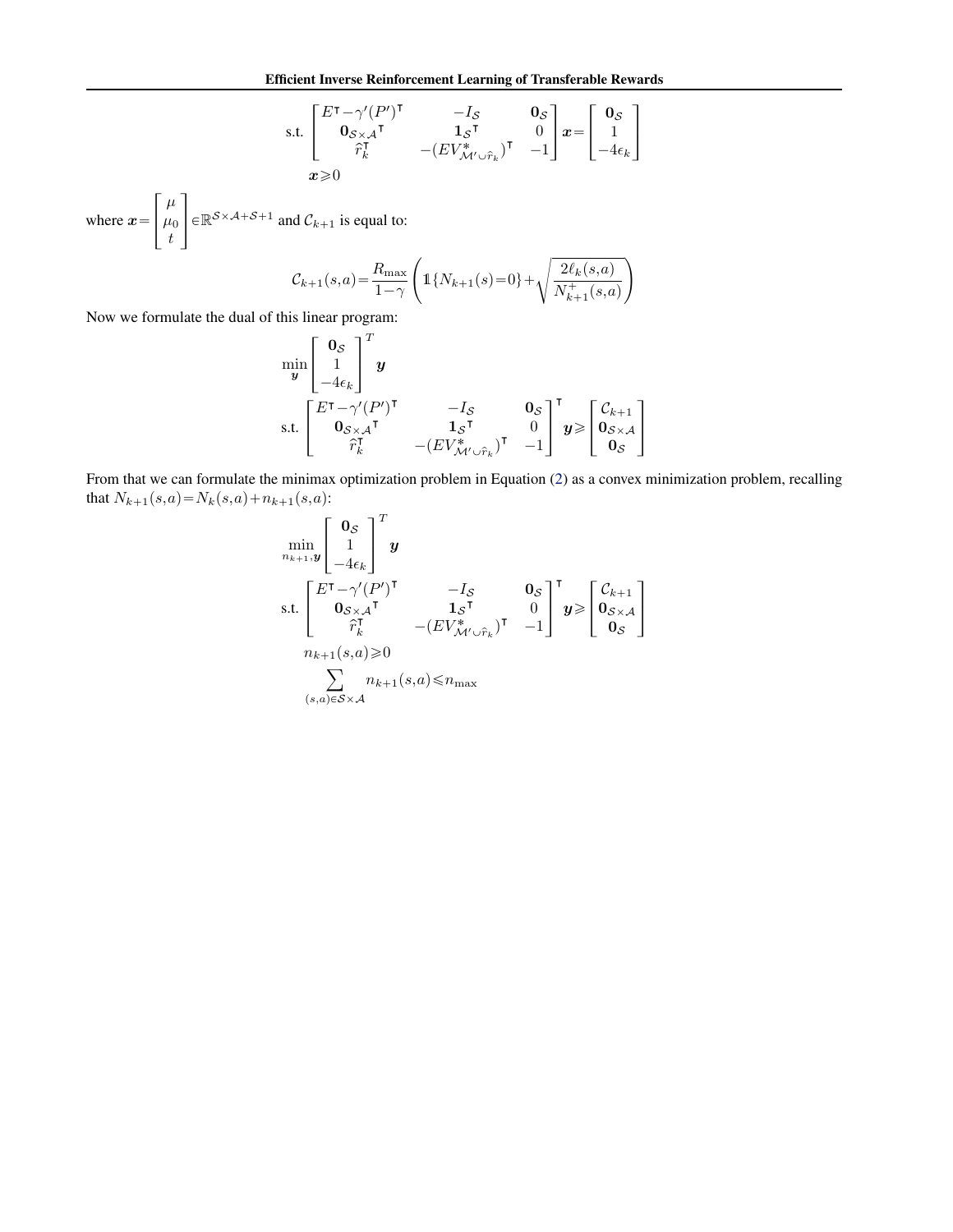Efficient Inverse Reinforcement Learning of Transferable Rewards

<span id="page-16-0"></span>

Figure 2. Comparison between TRAVEL and Behavioral Cloning (BC) on Gridworld environment, with different values of obstacle's probability for the target MDP  $\mathcal{M}'$ . 200 runs, 98% c.i.



Figure 3. MDP employed in Section E.2. States  $s_2$ and  $s_3$  behave exactly as  $s_1$ .  $a_*$  denotes any action in  $\{a_1,...,a_9\}$ .

Figure 4. Comparison between Uniform Sampling IRL and TRAVEL. 300 runs, 98% c.i.

Figure 5. TRAVEL using different IRL algorithms on random MDPs. 200 runs, 98% c.i.

# E. Experiment

In this section, we provide the experimental evaluation of TRAVEL with a threefold goal. In the first experiment, we motivate the need for employing IRL over BC when our goal is to transfer knowledge to a target environment (Section E.1). Then, we highlight the benefits of the sampling strategy of TRAVEL over Uniform Sampling (Section E.2). Finally, we show how TRAVEL can be combined with different IRL algorithms (Section [E.3\)](#page-17-0). In all the experiments, we employ reward functions that depend on the state only and the algorithms are evaluated according to the following performance index  $||V^*_{\mathcal{M}' \cup r^E} - V^{\hat{\pi}^*}_{\mathcal{M}' \cup r^E}||_2^2$ , where the symbols are defined in the previous sections (we omit the subscript  $\mathcal{M}' \cup$  in the plots).

### E.1. IRL vs Behavioral Cloning

In this section, we show the benefits of IRL over BC when we want to learn a transferable reward function. In BC, the collected samples are used to estimate a policy describing the expert's behavior directly. The recovered policy is typically highly dependent on the environment in which the expert is acting, therefore, in many cases, it cannot be transferred to different environments. We use a  $3\times3$  Gridworld environment with an obstacle in the central cell that makes the agent bouncing back with probability p and surpassing it with probability  $1-p$ . If  $p \approx 0$  the optimal policy is to collide with the obstacle until the agent reaches the goal state. While, if  $p \approx 1$ , an optimal agent gets around the obstacle. The source MDP has obstacle's probability  $p=0.8$  and target MDPs are four Gridworlds with obstacle's probabilities  $p \in \{0,0.2,0.5,0.8\}$ . For this experiment, we use a simple IRL algorithm that enforces the conditions of Lemma [3.1](#page-1-0) and chooses the reward function to maximize the minimum action gap; we call it *MaxGap-IRL*. The results in Figure 2 show that the performance of BC deteriorates as the source and target MDPs become more dissimilar, as expected. Differently, TRAVEL combined with MaxGap-IRL allows recovering a reward function that leads to an optimal policy. Thus, as long as the target and source environments are the same (Figure 2 first plot) BC is a valid alternative, but IRL becomes unavoidable when the need for transferring knowledge arises.

### E.2. TRAVEL vs Uniform Sampling

As discussed in Section [5.2,](#page-3-0) Uniform Sampling IRL and TRAVEL differ from the strategy used to allocate samples to the state-action pairs. While Uniform Sampling queries the generative model uniformly, TRAVEL actively allocates samples in